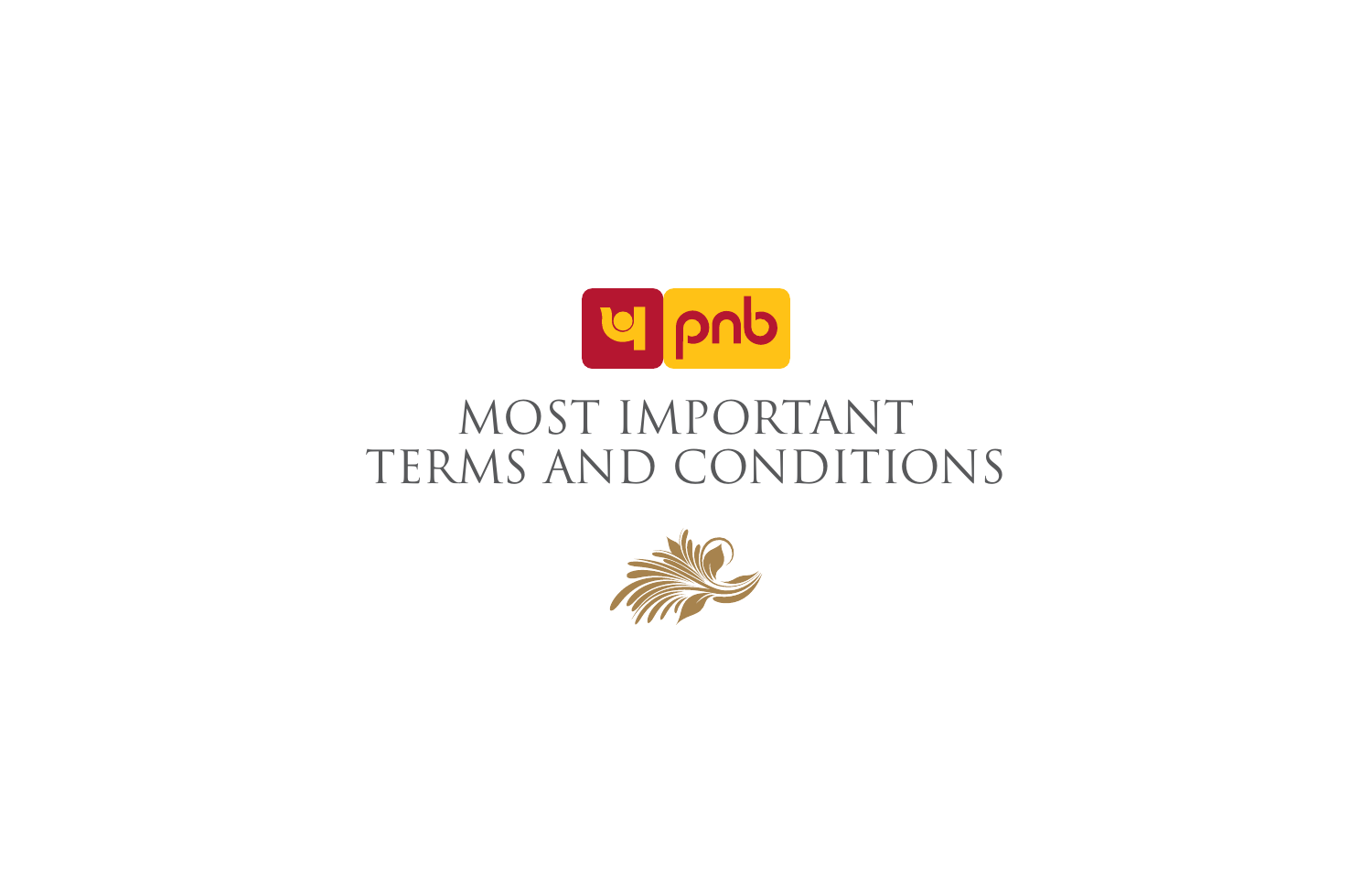## **MOST IMPORTANT TERMS AND CONDITIONS**

The **Most Important Terms and Conditions (MITC)** and all information herein is applicable to all PNB's credit cards/card holders/applicants of credit cards/customers of the Bank/members of the general public indicating interest in the credit card product of PNB, with immediate effect. The MITC are subject to change at the discretion of the Bank and the laws as applicable from time to time. The said MITC are in addition to and are to be read along with the terms and conditions of credit cardholders' agreement of the Bank.

#### **a) FEES AND CHARGES**

- **I. Joining fees for primary credit cardholder and for add-on cardholder:** As per schedule of fees and charges given in Annexure I.
- **II. Annual membership fees for primary and add-on credit card holder:**

Joining fees, annual fees and renewal fees are applicable on the Credit Cards for both the primary and add-on credit cardholders as per schedule of fees and charges in Annexure I. The Bank exclusively retains the right to alter any/all charges or fees from time to time or to introduce any new charges or fees, as it may deem appropriate, upon issuing at least a 30 days prior notice to the credit cardholder of such change/alteration in the charges or fees.

1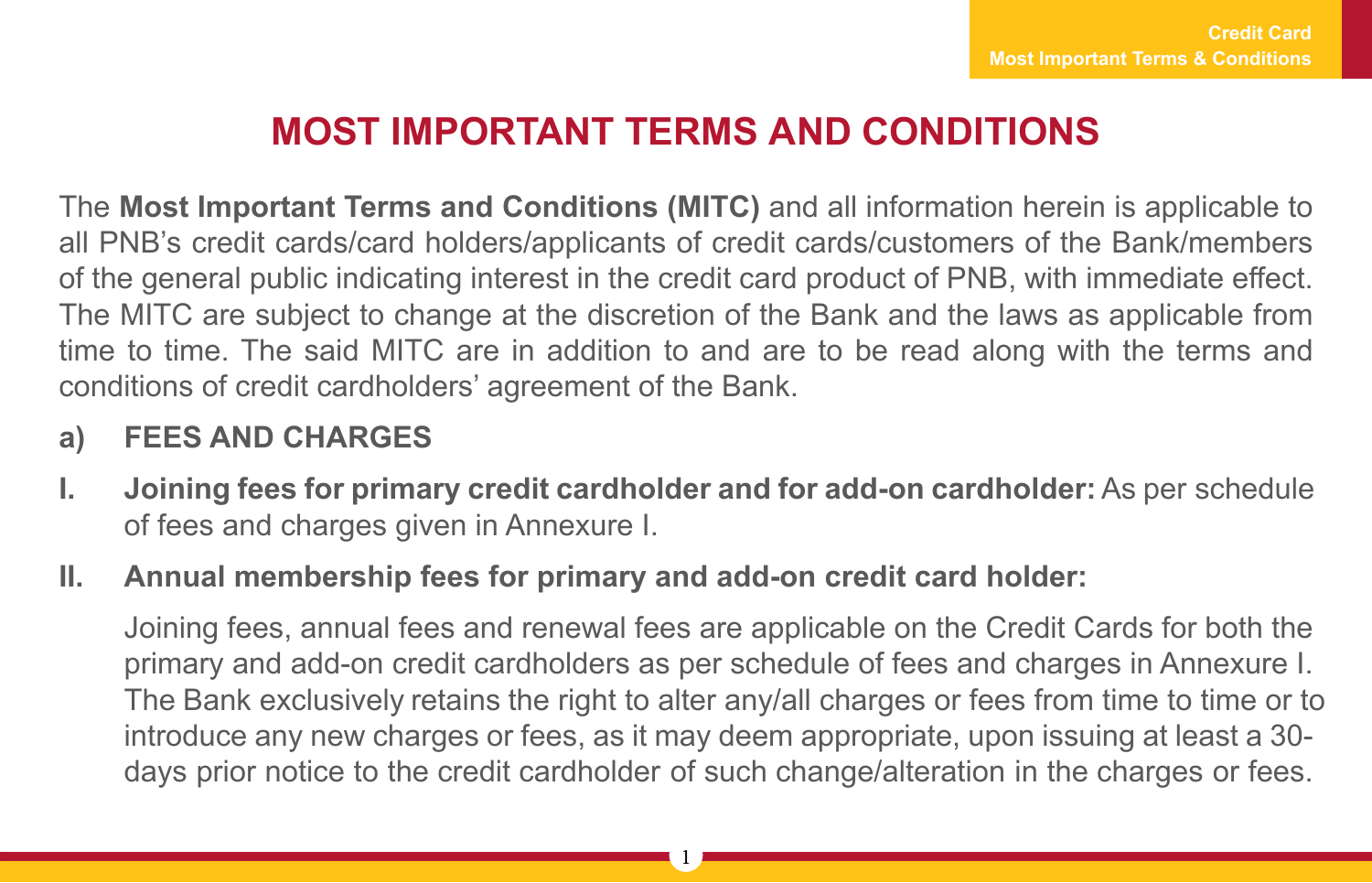

It is clarified that the said change may be indicated/communicated to the credit cardholder through any media chosen exclusively by the bank in its sole discretion.

#### **III. Cash Advance Fee**

As per schedule of fees and charges given in Annexure I.

## **IV. Service Charges levied for certain transactions**

Cash advance fees, finance charges and all other charges applicable on credit card are detailed in the schedule of fees & charges as in Annexure I

## **V. Interest-free grace period:**

The Interest-free credit period could range from 20 to 50 days. However, this is applicable only on retail purchases and if the previous month's balance has been cleared in full. Interest-free grace period is not applicable if the cardholder has withdrawn cash from an ATM.

#### **- Illustrative Example for Grace Period Calculation:**

For a statement for the period 9 <sup>th</sup> March to 8<sup>th</sup> April, the payment due date is 28<sup>th</sup> April Assuming you (the word 'you' refers to the credit cardholder) have paid back your previous month's dues in full, the grace period would be: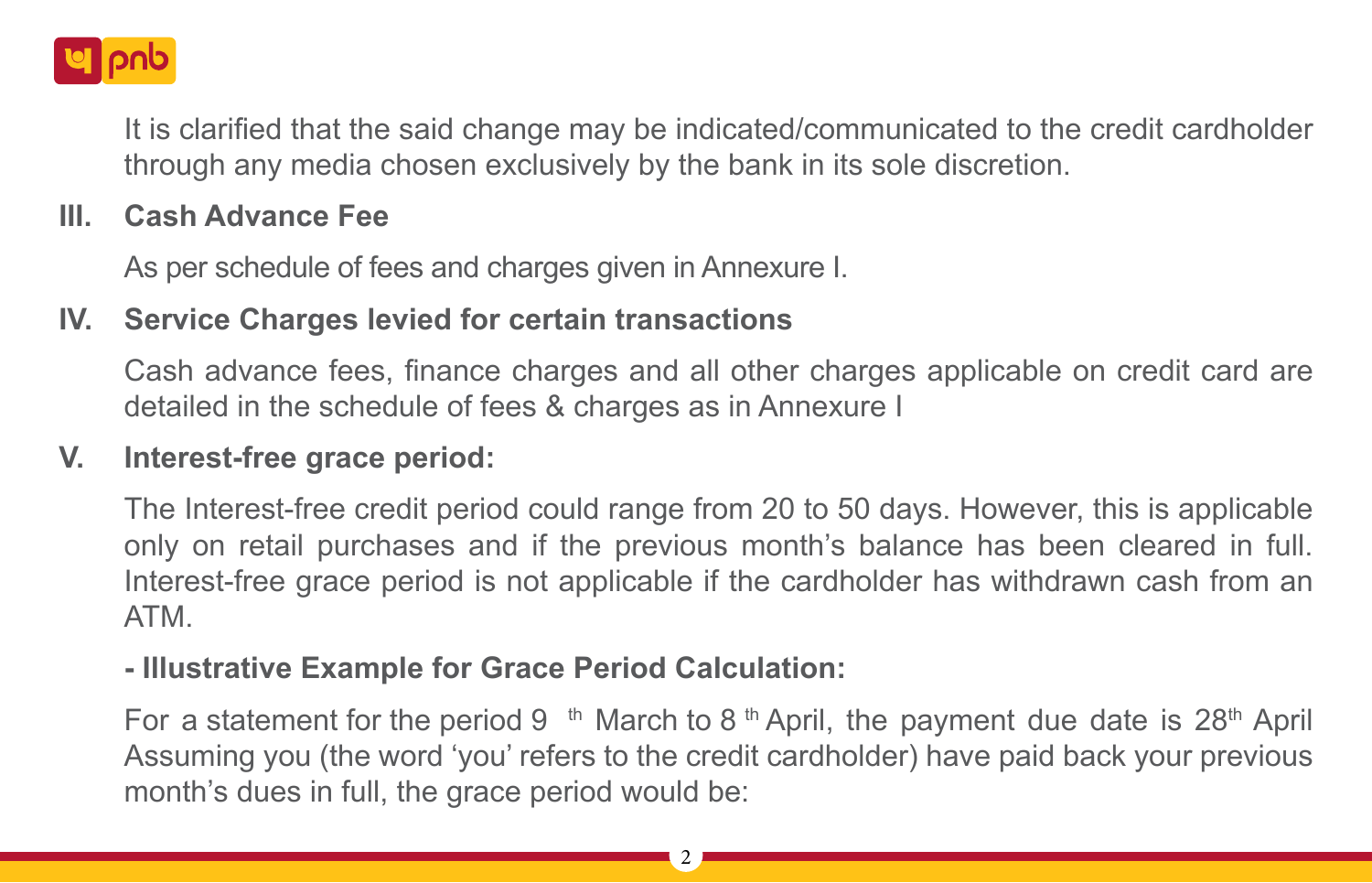- 1. For a purchase dated 9<sup>th</sup> March, interest-free grace period is 9<sup>th</sup> March to 27<sup>th</sup> April = 50 days
- 2. For a purchase dated 29<sup>th</sup> March, interest-free grace period is 29<sup>th</sup> March to 27<sup>th</sup> April = 30 days.

Thus, the grace period can vary depending upon the date of the purchase. However, if you have not paid the previous month's balance in full or if you have availed of cash from an ATM, then there will be no interest-free period.

## **VI. Finance Charges for both Revolving Credit and Cash Advance:**

Finance charges are payable on both i.e. revolving credit and cash advance at the monthly percentage rate on all transactions from the date of transaction in the event of credit cardholder choosing not to pay his/her balance in full, and on all cash advances when taken by the credit cardholder, till they are paid back. Finance charges, if payable, are debited to the credit cardholder's account till the outstanding on the card is paid in full.

- Finance charges on cash advances are applicable from the date of transaction until the payment is made in full.
- When the customer carries forward any outstanding amount or avails of cash advance, a finance charge calculated by average daily balance method, will apply to balances carried forward and to fresh billings.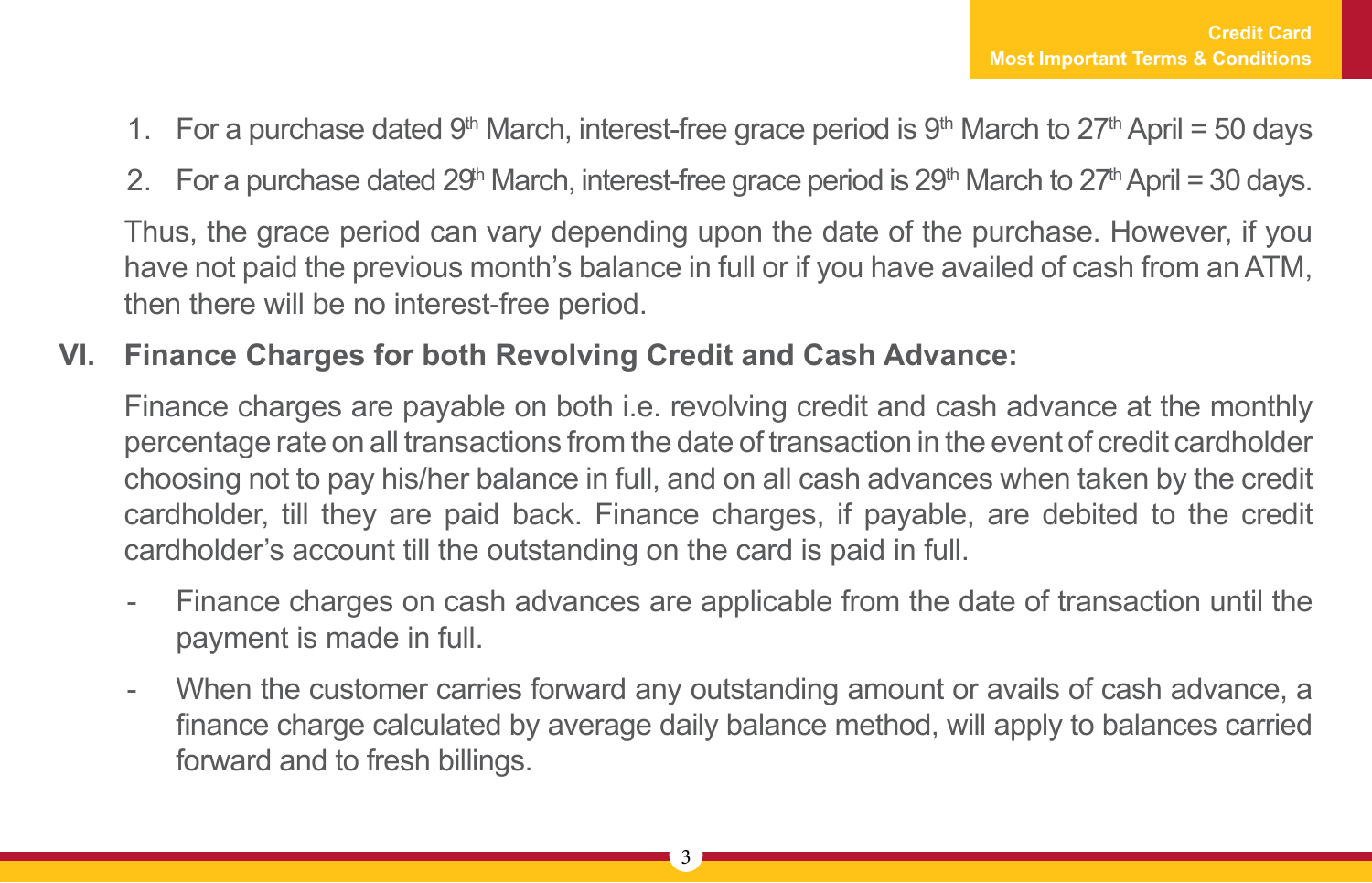

- If a credit cardholder avails of the revolving credit facility of the PNB credit card and hence chooses to pay an amount less than the total amount due reflected in the monthly billing statement, the entire outstanding amount would attract finance charges and all new transactions will also attract finance charges, till such time as the previous outstanding amount are repaid in full.
- Rate of Interest is 2.95% p.m. (i.e.35.89% annualized)
- In case of cards against Fixed Deposit, rate of interest is 1.5% per month which comes to 19.56% annualized

## **Late Payment Charges:**

- Late payment charges will be applicable if the minimum amount due is not paid by the payment due date. Clear funds need to be credited to PNB credit card account on or before the payment due date to avoid late payment charges. Late payment charges are applicable on outstanding Total Amount Due as under:
	- 1. `1000/- or Less **Nil**
	- 2. ₹1001 to ₹5000/ ₹500
	- 3.  $\overline{5}5001$  to  $\overline{5}10000 \overline{5}600$
	- 4. Above  $\bar{x}$ 10000  $\bar{x}$ 750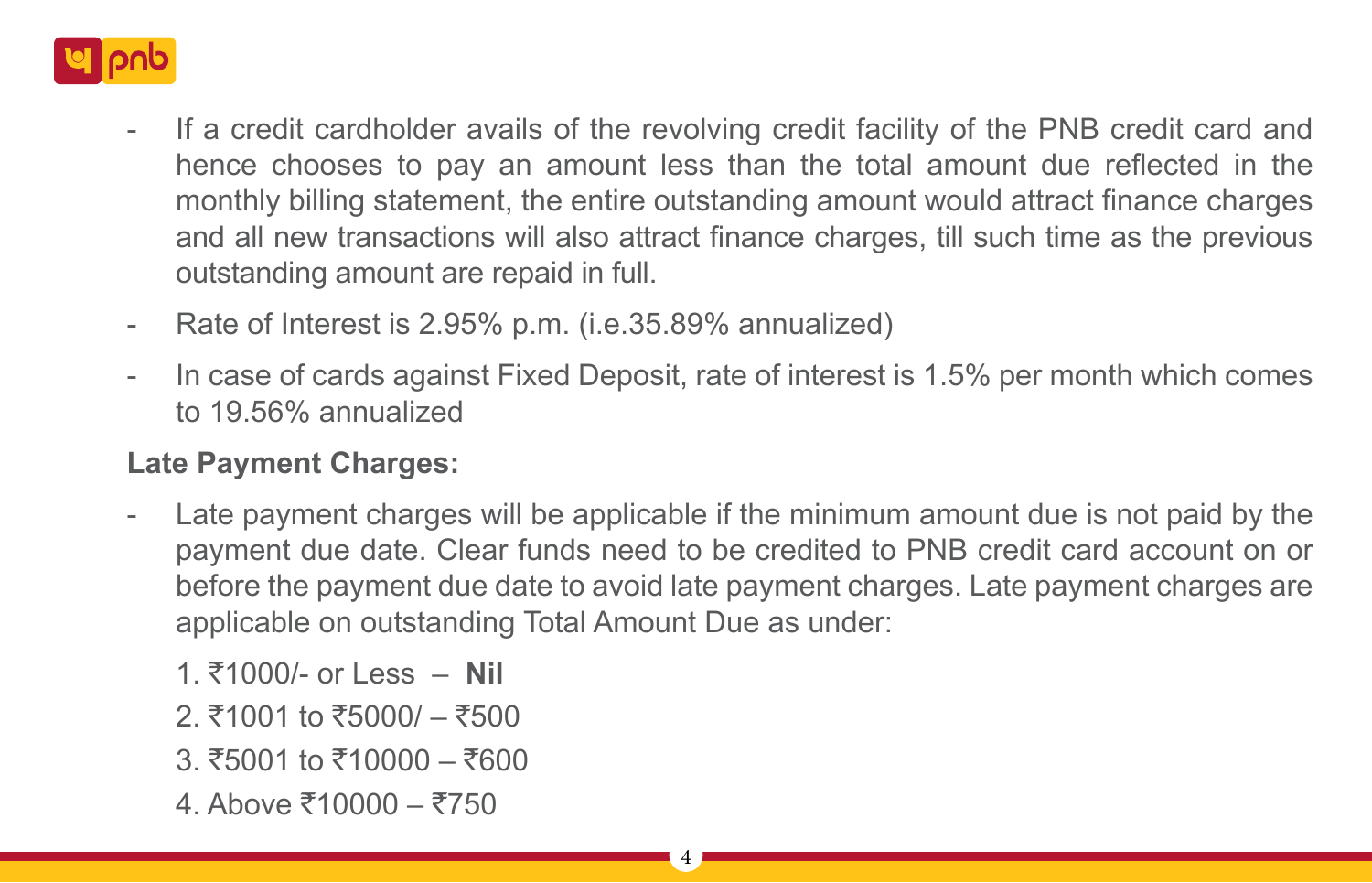**VII. Over limit charges are applicable on total outstanding exceeding the Credit Limit at the rate of 2.5% of the over the limit amount as per schedule of fees and charges (Annexure 1)**

Illustrative example for interest calculation:

Assuming that you purchased a gadget for  $\overline{5}1200$  on 22<sup>nd</sup> March and jewelry for  $\overline{5}800$  on 31<sup>st</sup> March and you have made a minimum payment due that is  $\overline{5}100$  on 28<sup>th</sup> April. The interest will be calculated as under:

- Billing cycle 9<sup>th</sup> March to 8<sup>th</sup> April
- Payment Due Date: 28<sup>th</sup> of April
- Minimum Payment Due: ₹100.
- Date Minimum Payment of  $\bar{\tau}$  100 Made: April 28<sup>th</sup>
- Balance carried forward (Revolved Amount):  $\bar{\tau}$ 1900

## **Finance Charges /Interest Calculation:**

Interest is Calculated by calculating interest factor for one day as under:

Interest for 1 day on balance of  $\overline{$}100$  @2.95% p.m.= 2.95%/30 (No. of days in a month) = 0.09834%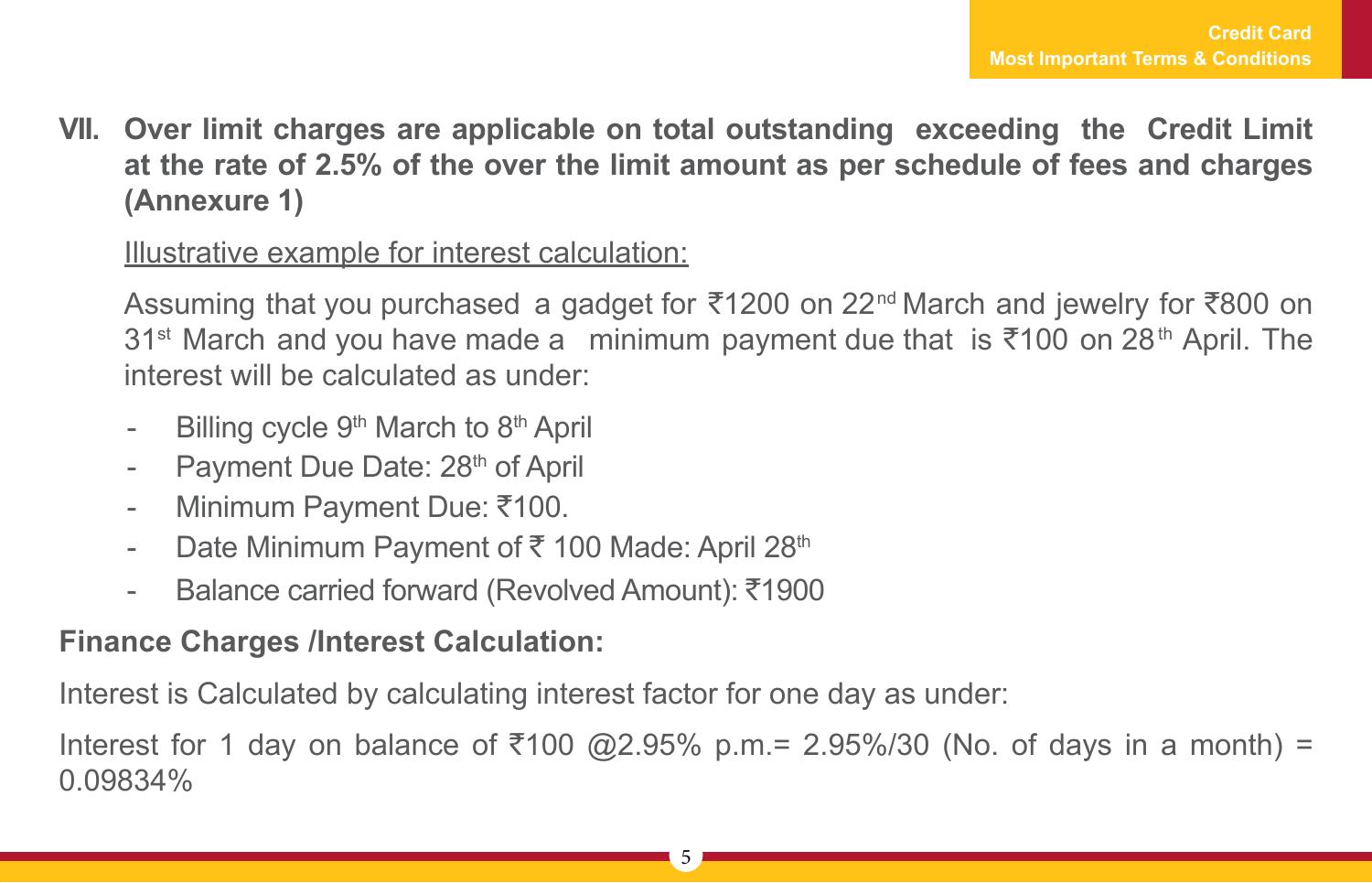

Interest Calculated = Outstanding Amount X 0.0009834 X No. of Days amount is outstanding

- a) Interest on  $\overline{5}1200$  for 38 days from  $22^{\text{nd}}$  March to  $28^{\text{th}}$  April =  $\overline{5}44.84$
- b) Interest on  $\overline{800}$  for 29 days from 31<sup>st</sup> March to 28<sup>th</sup> April =  $\overline{8}22.81$
- c) Interest on  $\overline{5}$ 1900 for 10 days from 29<sup>th</sup> April to 8<sup>th</sup> May =  $\overline{5}$ 18.68
- d) Total interest charged in Billing Cycle on outstanding up to  $8<sup>th</sup>$  May = $\overline{8}86.33$
- e) GST 18% on interest:  $\overline{5}15.53$
- f) Total Outstanding:  $\overline{\xi}$ 2001.86

Please note that the Finance Charges and other charges are subject to change at the discretion of PNB. Also please note that if the credit cardholder exceeds the credit limit of the accounts, 'Over Limit Charges' will be levied on the account. For a list of charges that may be levied at specific instances, please refer to the Schedule of Fees and Charges in Annexure I.

**Note: MAKING ONLY THE MINIMUM PAYMENT IN ANY MONTH WOULD RESULT IN THE REPAYMENT STRETCHING OVER SUBSEQUENT MONTHS WITH CONSEQUENT INTEREST PAYMENT ON YOUR OUTSTANDING BALANCE.**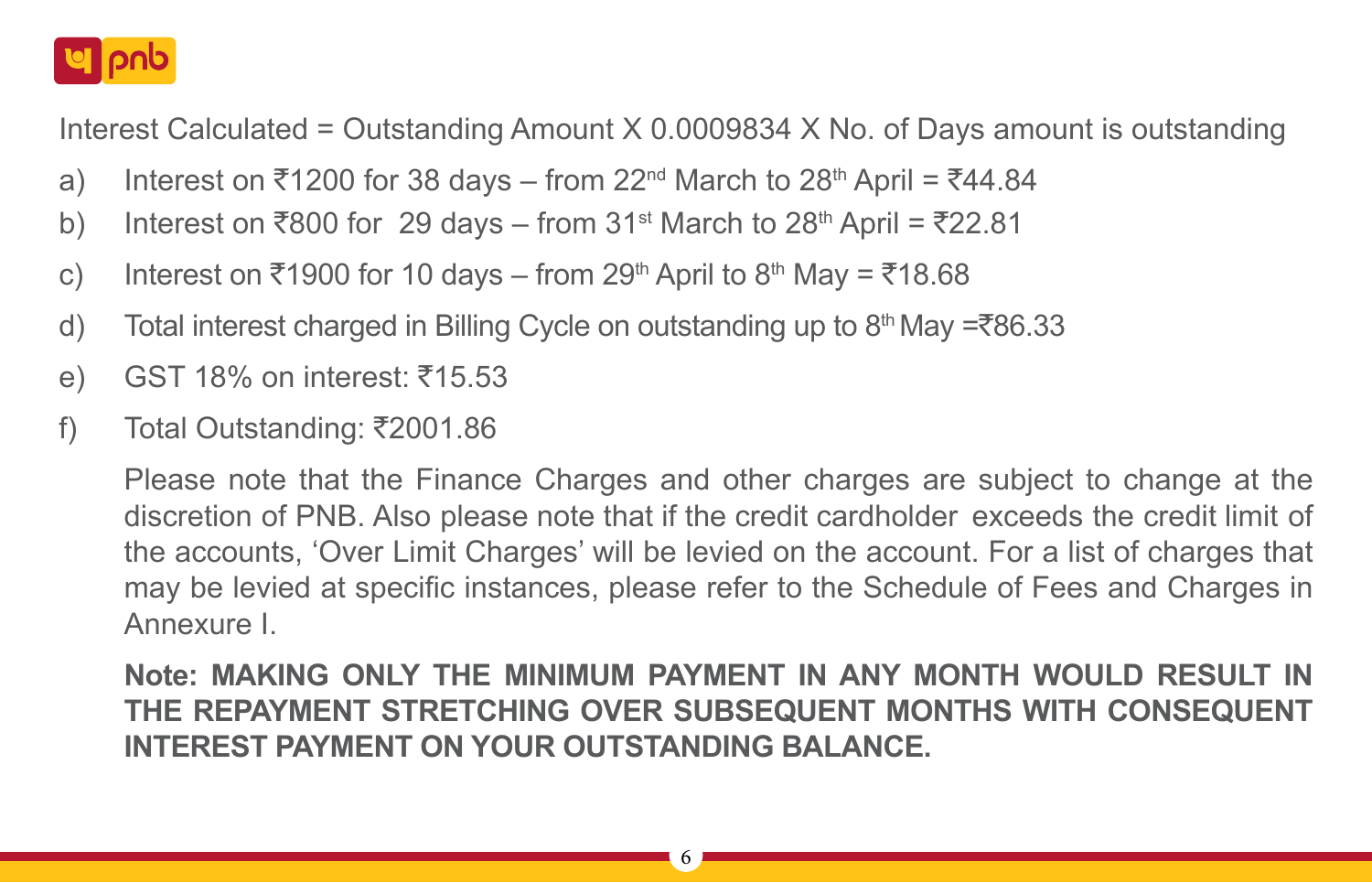## **b) DRAWAL LIMITS**

Credit Limit and Cash Limit are assigned to credit cardholders based on internal PNB credit criteria (Add-on credit cardholders share the same limits as that of the Primary Account Holder). These limits are communicated to the credit cardholder at the time of credit card delivery. The credit limit and cash limit are communicated to the credit cardholder in every statement. The Available Credit Limit (i.e. the credit limit available for use) at the time of the statement generation is provided as part of the statement. PNB will review the credit cardholder's account periodically, and increase or decrease the credit cardholder credit limit based on internal criteria. Credit cardholders seeking to have their credit limit increased can do so by writing to PNB and providing financial documents declaring their income. PNB may, at its sole discretion and based on such new documents provided, increase the credit limit of the credit cardholder.

Cash withdrawal from the ATM is not permitted as the first transaction after activation of the card.

## **c) BILLING AND STATEMENT**

## **i) Billing Statement: Frequency & Mode of Sending**

Punjab National Bank will send the credit cardholder a monthly statement showing the payments credited and the transactions debited to the credit cardholder's account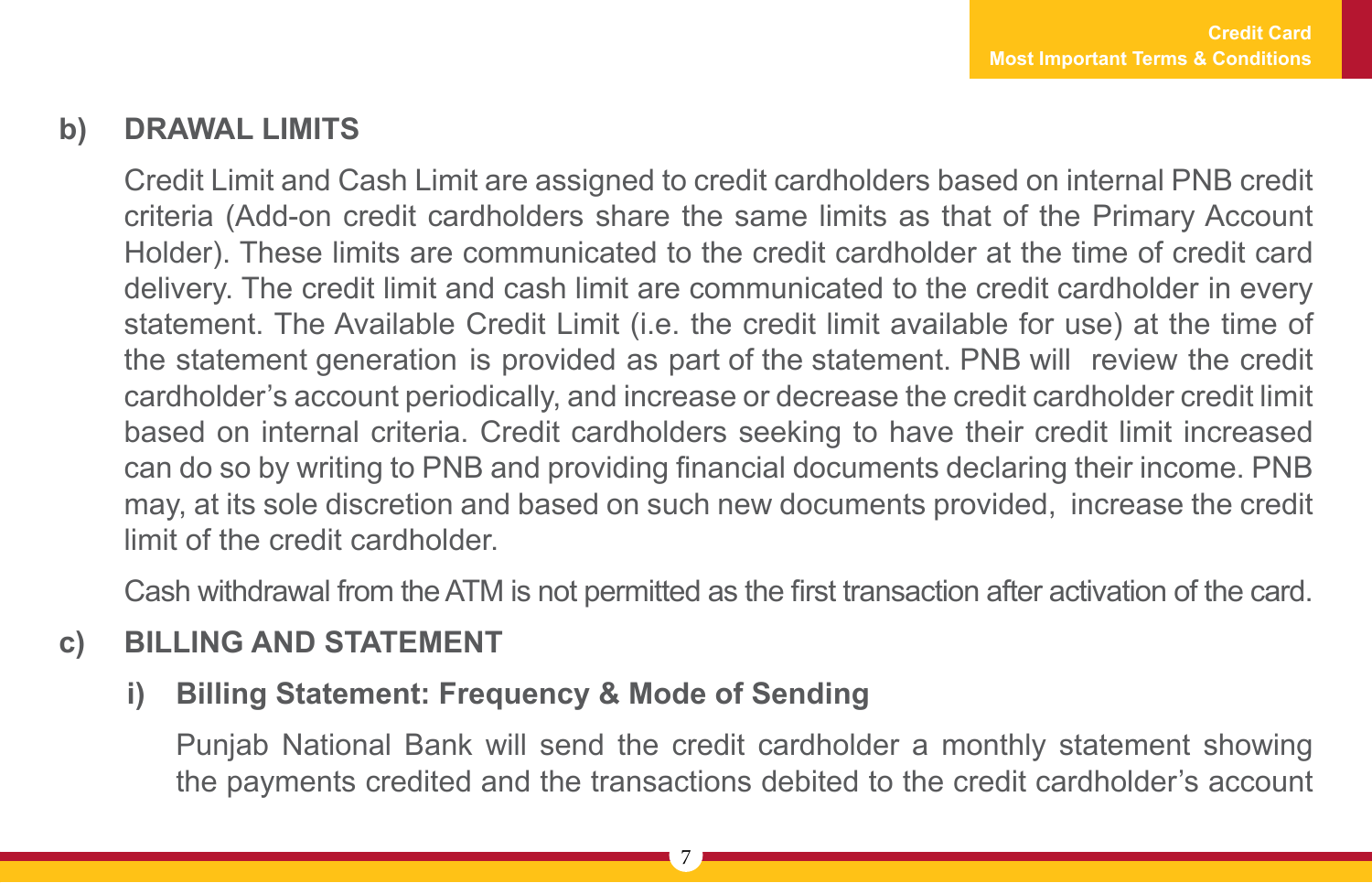

since the last statement. The Bank will mail through postal/courier services a statement of transactions in the credit card account every month on a predetermined date, to the mailing address on record with the bank or send a statement via e-mail to the email ID of the credit cardholder. If the balance outstanding is NIL / below Rs 100 or has a credit balance. no statement will be issued.

**ii) Minimum Amount Due:** Punjab National Bank Credit Cards offer the credit cardholder the facility of revolving credit. The credit cardholder may choose to pay only the Minimum Amount Due printed on the statement and the balance outstanding can be carried forward to subsequent statements

The Minimum Amount Due shall be 5% of the outstanding amount or such other amount as may be determined by PNB at its sole discretion. In case the credit cardholder has availed BT or EMI facility, the amount of dues thereon, during the statement period shall be added to Minimum Amount Due

**The credit cardholder can choose to pay any of the following amounts indicated on the statement:-**

Minimum amount due or

Amount greater than the minimum amount due or Total amount due or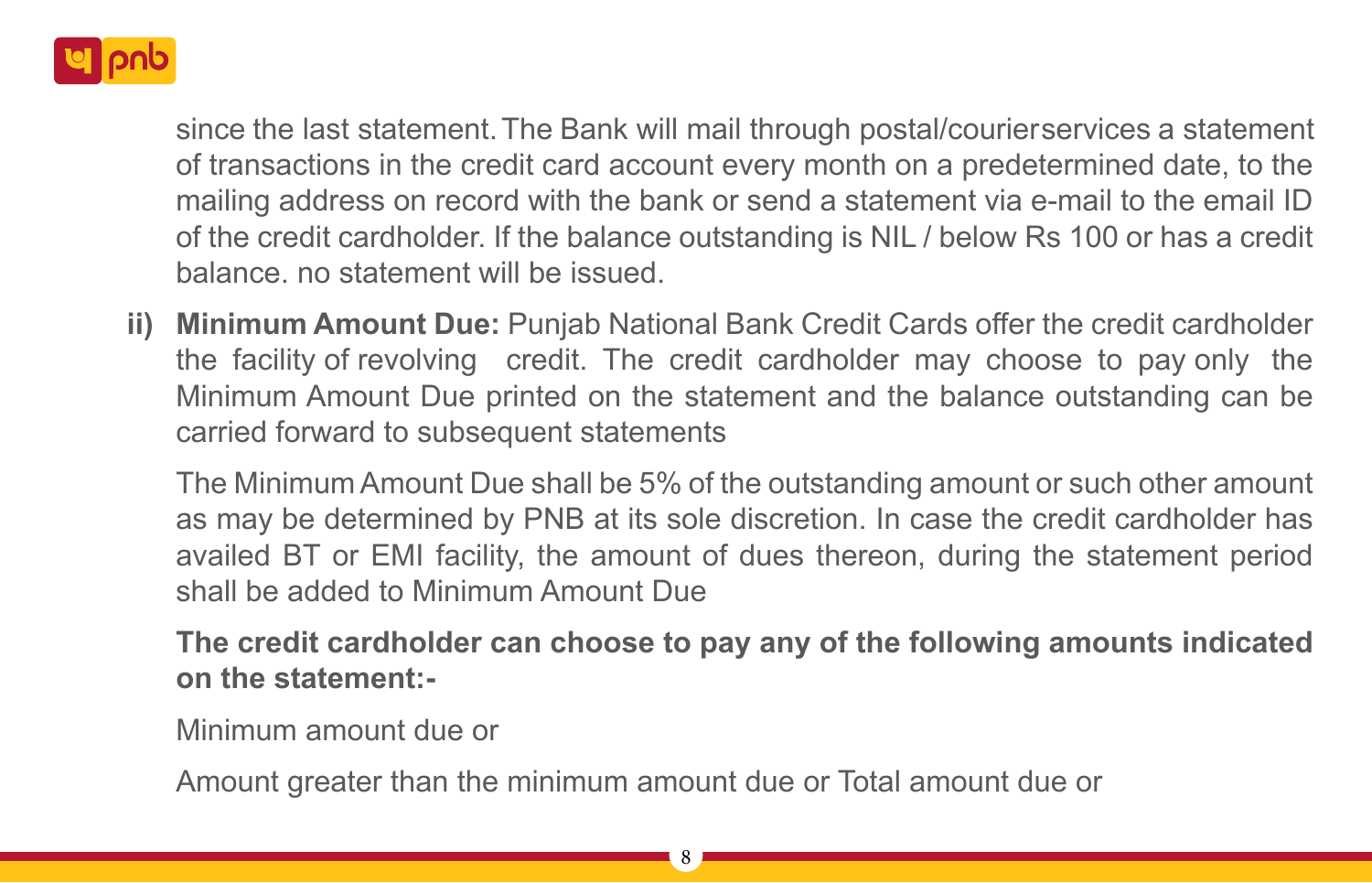#### Total amount due for the Month\*

\*Total amount due for the month comprises current month transaction vis-a-vis purchases, charges, cash advance and amount due on account of BT and/or EMI

Such a payment should be made before the payment due date. Clear funds need to be credited in the Punjab National Bank credit card account on or before the payment due date to avoid late payment charges. Credit cardholders are advised to drop local cheques at least 4 days before the payment due date to ensure payment reflects on the card account within the payment due date. Any unpaid minimum amount due of the previous statements will be added to the credit cardholders' current minimum amount due in addition to the outstanding exceeding the credit cardholders credit limit.

- Payments made towards the credit card outstanding are acknowledged in subsequent statements. Payments received against the credit cardholders card outstanding will be adjusted against all taxes, fees and other charges, interest charges, cash advances and purchases in that order.

## **iii) Payment Options:**

Credit card dues can be paid through any of the following methods:

**Cash payment** can be made at any branch of PNB's.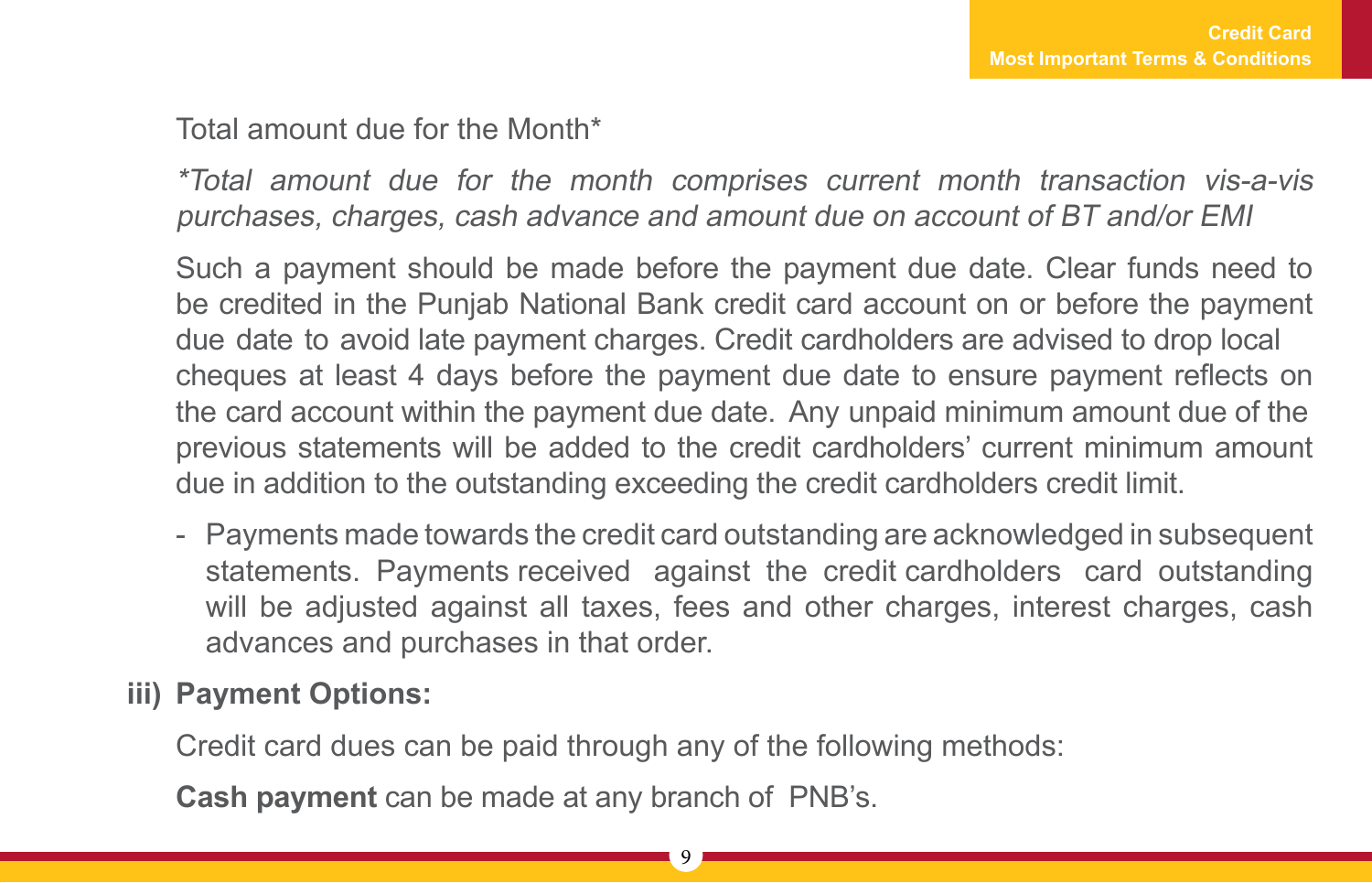

**Cheque/ Draft:** Make a Cheque/draft in favour of PNB Credit Card No. xxxxxxxxxxxxxxxx (sixteen digit) and deposit the same in a cheque drop box. List of drop boxes is available at PNB credit card link through www.pnbindia.in. Please ensure that you write your name and contact number on the reverse of the cheque. (Please note that outstation cheques and post-dated cheques are not accepted for making payment of credit card dues. However, multi-city cheques are acceptable)

**Auto Debit:** If you are a PNB account holder, auto debit instruction for payment of credit card dues on a monthly basis can be given either for "Minimum Amount Due' or for 'Total Amount Due'. For details & download format for auto debit instructions, please visit the bank's website www.pnbindia.in.

**Auto Pay Process:** Credit Card customers availing facility of PNB Internet Banking can give mandate for auto debit of their linked SB/CA account with PNB to make payment for PNB credit card already linked with Internet banking. This request can be raised either for Total Amount Due (TAD) or Minimum Amount Due (MAD) of billed amount on their credit card. Request raised will get processed within 2 working days and shall be effective from the earliest payment due date of credit card. The cardholder can change the mandate from MAD to TAD or vice versa. Cardholders also have the option to deregister the mandate for the auto pay process.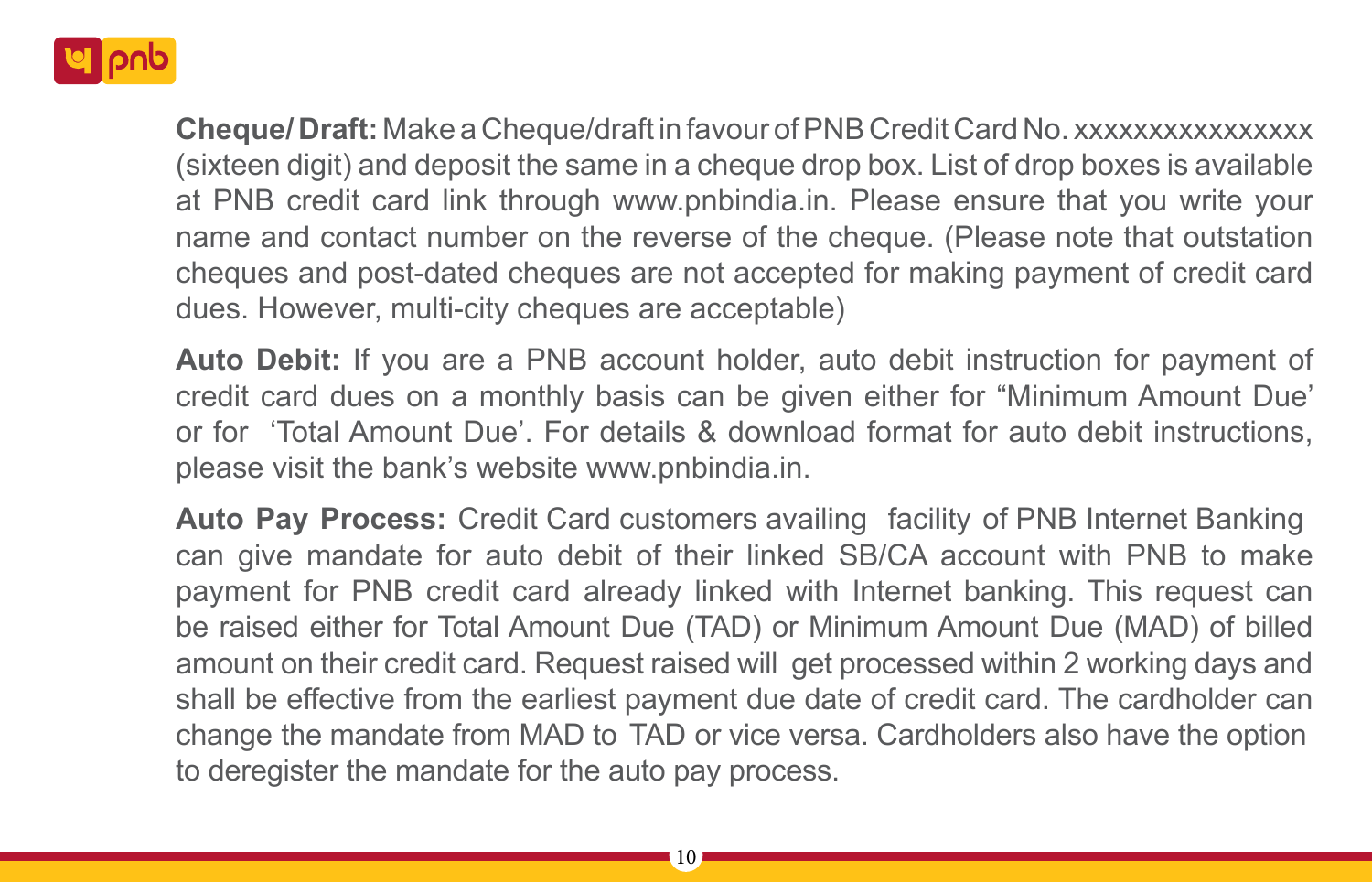**IBS:** PNB's Internet Banking users can link their account to credit card after logging into the Internet banking site and make payment of credit card dues.

**ECS:** If you are an account holder with another ECS-authorized bank, then you can give ECS mandate for payment of credit card dues either for Total Amount Due or Minimum Amount Due. Details & download format for ECS instructions are available at www.pnbindia.in.

**National Electronic Fund Transfer (NEFT):** Customers maintaining accounts with banks other than PNB can make a payment online through NEFT. The instructions are available at www.pnbindia.in.

**VISA Money Transfer Facility:** In case you hold other banks' VISA debit or credit card, you can also use VISA Money Transfer facility of that bank to pay PNB credit card dues online.

**Online Payment through Bill Desk:** Credit Card holder maintaining accounts with banks other than PNB can make online payment through Bill desk by using Internet Banking Channel of other select banks. For user instructions, please visit www.pnbindia.in.

**iv) Billing Disputes:** All the contents of the statement will be deemed to be correct and accepted if the credit cardholder does not inform Punjab National Bank of the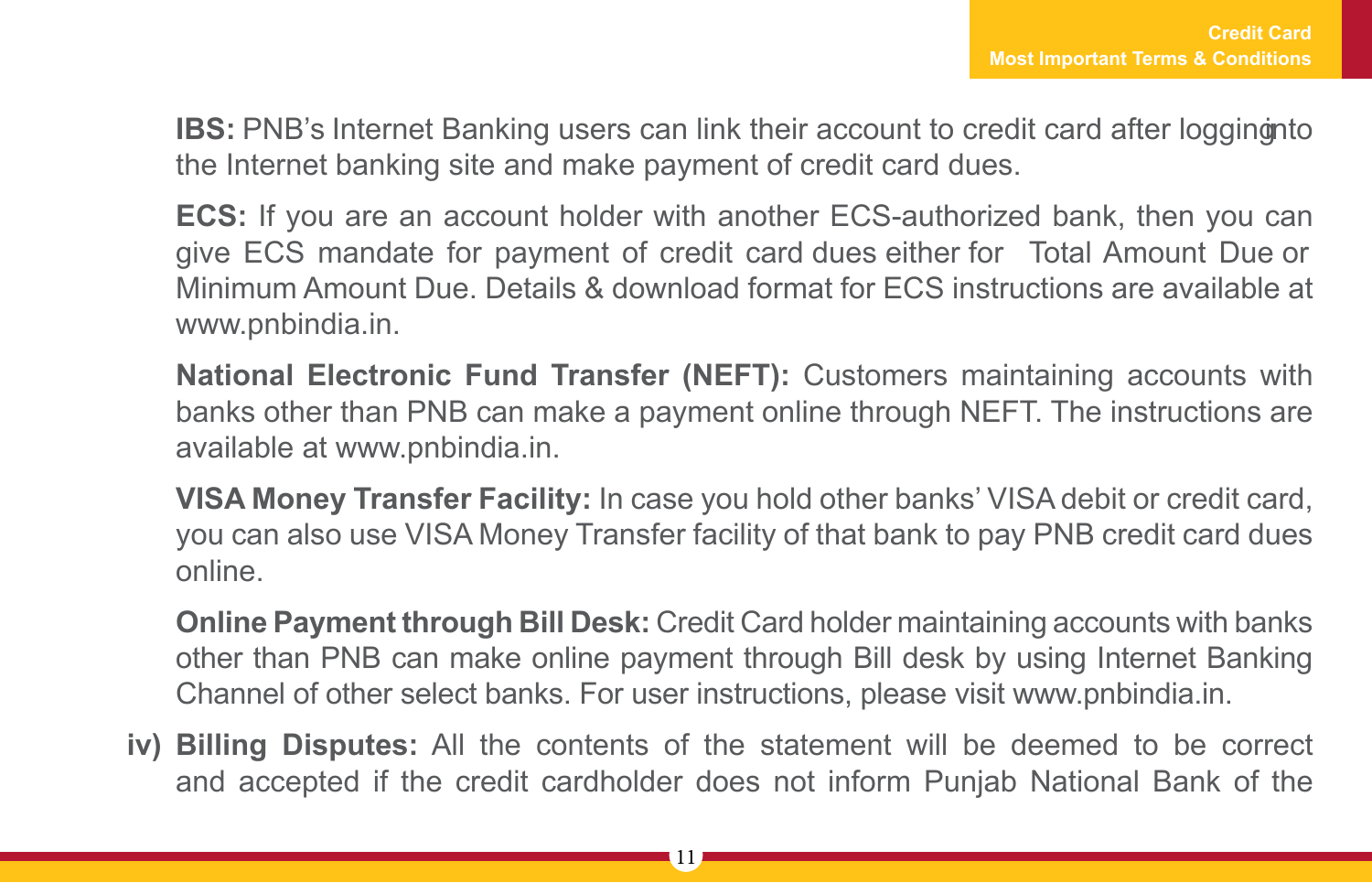

discrepancies within 60 days of the Statement Date in writing. Upon receipt of such information, Punjab National Bank may reverse the charge on a temporary basis pending investigation. If on completion of subsequent investigations, the liability of such charges is to the cardholders' account, the charge will be reinstated in a subsequent statement along with the associated retrieval requests charges.

## **v) Contact Particulars of PNB 24-hour Customer Helpline number**

The Cardholder can contact 24-hour Customer Care helpline numbers i.e. 0120- 4616200 and 1800 180 2345 or such other telephone numbers as may be notified by PNB from time to time.

## **vi) Grievance Redressal:**

In the rare event of not being satisfied with the response from any of the recent contacts with the Bank, you can contact us between specified working hours as under:

Davinder Kumar, Contact : 011-25820037

Grievance Redressal Cell, Punjab National Bank,

Credit Card Processing Centre, 3rd Floor Rajendra Bhawan, Rajendra Place,

New Delhi - 110 008

E-mail: creditcardho@pnb.co.in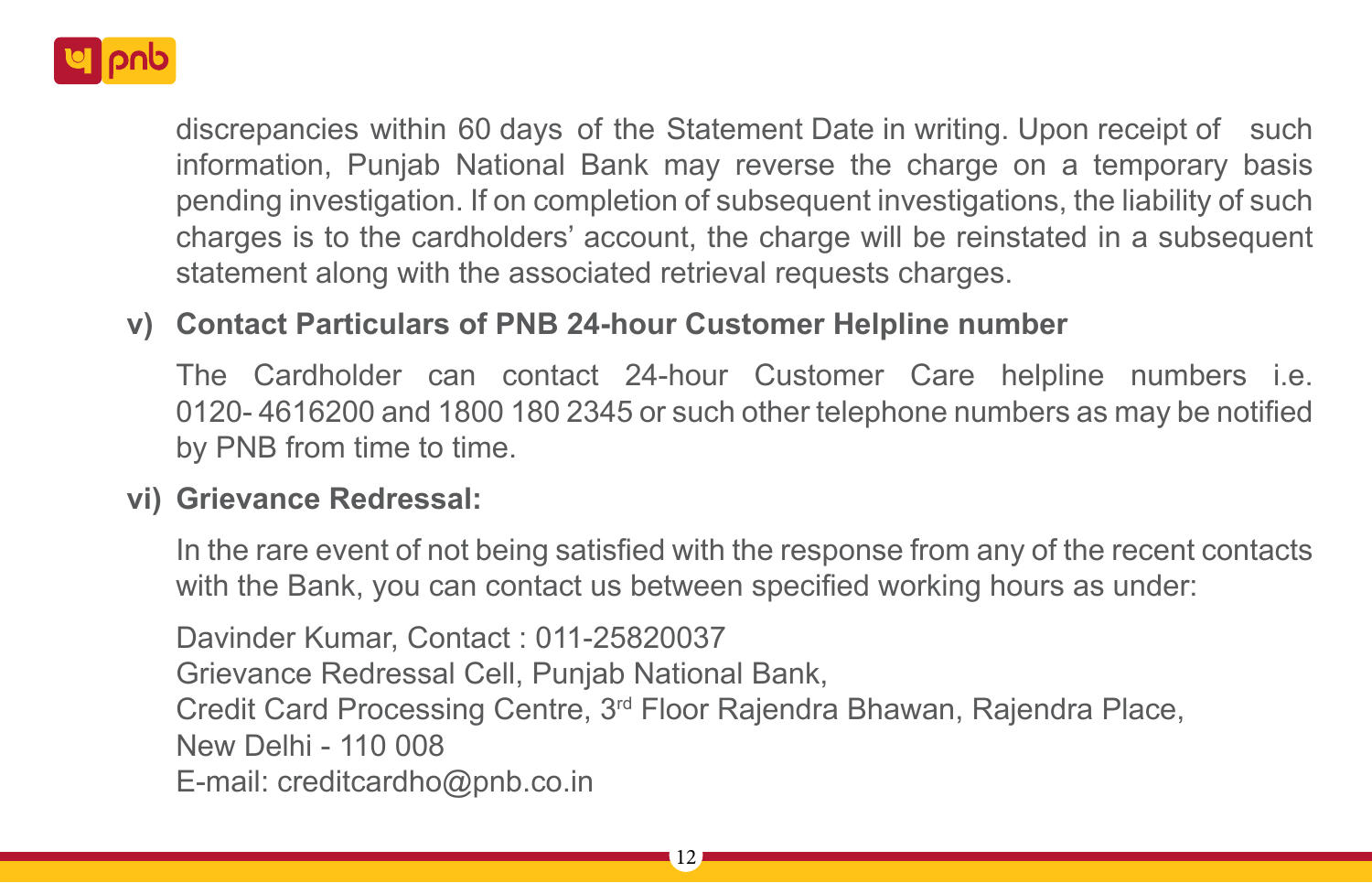## **vii) Complete postal address of card issuing Bank:**

Punjab National Bank,

Credit Card Processing Centre,

3rd Floor, Rajendra Bhawan, Rajendra Place, New Delhi - 110 008

#### **viii) Toll free number for customer care service:**

The cardholder can contact toll free number 1800 180 2345 or such other telephone numbers as may be notified by PNB from time to time.

## **d) DEFAULT**

- i. The total outstanding on the credit card account, together with the amount of any charges affected but not yet charged to the credit card account will become immediately due and payable in full to PNB on the occurrence of any of the following events which shall be deemed as an instance of default:
	- The credit cardholder fails to pay the amount due to the bank within the stipulated period.
	- Credit cardholder becomes insolvent or there is any material adverse change in the financial condition of the credit cardholder which in bank's opinion affects the interest of the bank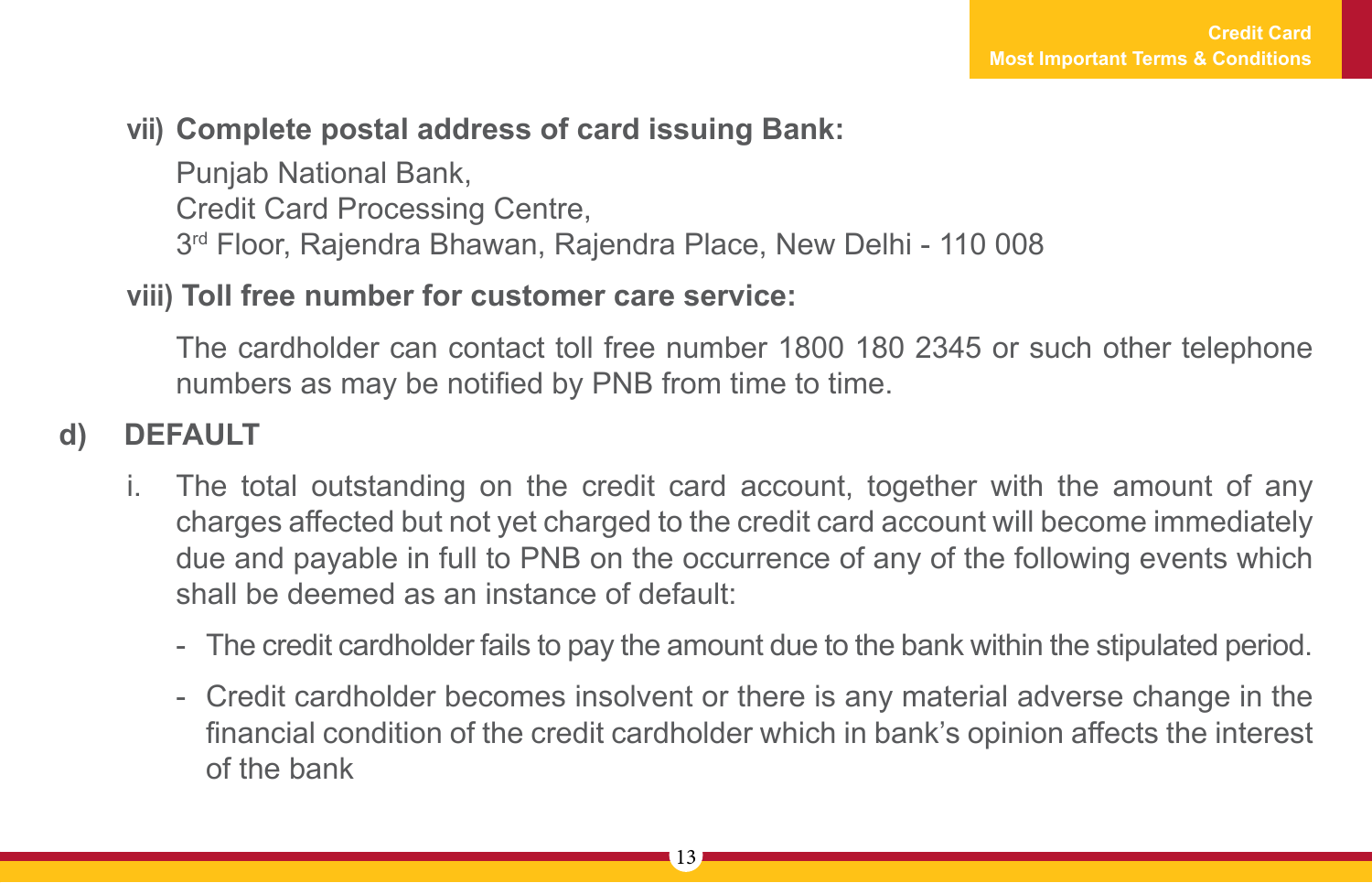

- Death of credit cardholder or total permanent disability
- Any court grants a garnishee order
- Any representation made by the credit cardholder proves to be incorrect, misleading, false or incomplete including but not limited to income and/or identification paper/ document forwarded to the bank, being proved incorrect, incomplete and or contain false/fraudulent information
- Credit cardholder generally do or omits to do anything which may prejudice Bank's right in terms of credit cardholder agreement or cause bank to suffer any loss/damage
- Any payment Instruments including cheques and/or ECS/Standing instructions delivered to the Bank are not encashed/acted upon for any reason whatsoever on presentation being made.
	- If cardholder is involved in or charged in criminal activities
	- In case of default in the performance of any obligations under the terms of any other loans/facilities provided by PNB
	- On bankruptcy or death of the primary credit cardholder. Credit cardholder's estate will be responsible for settling any outstanding on the card account and should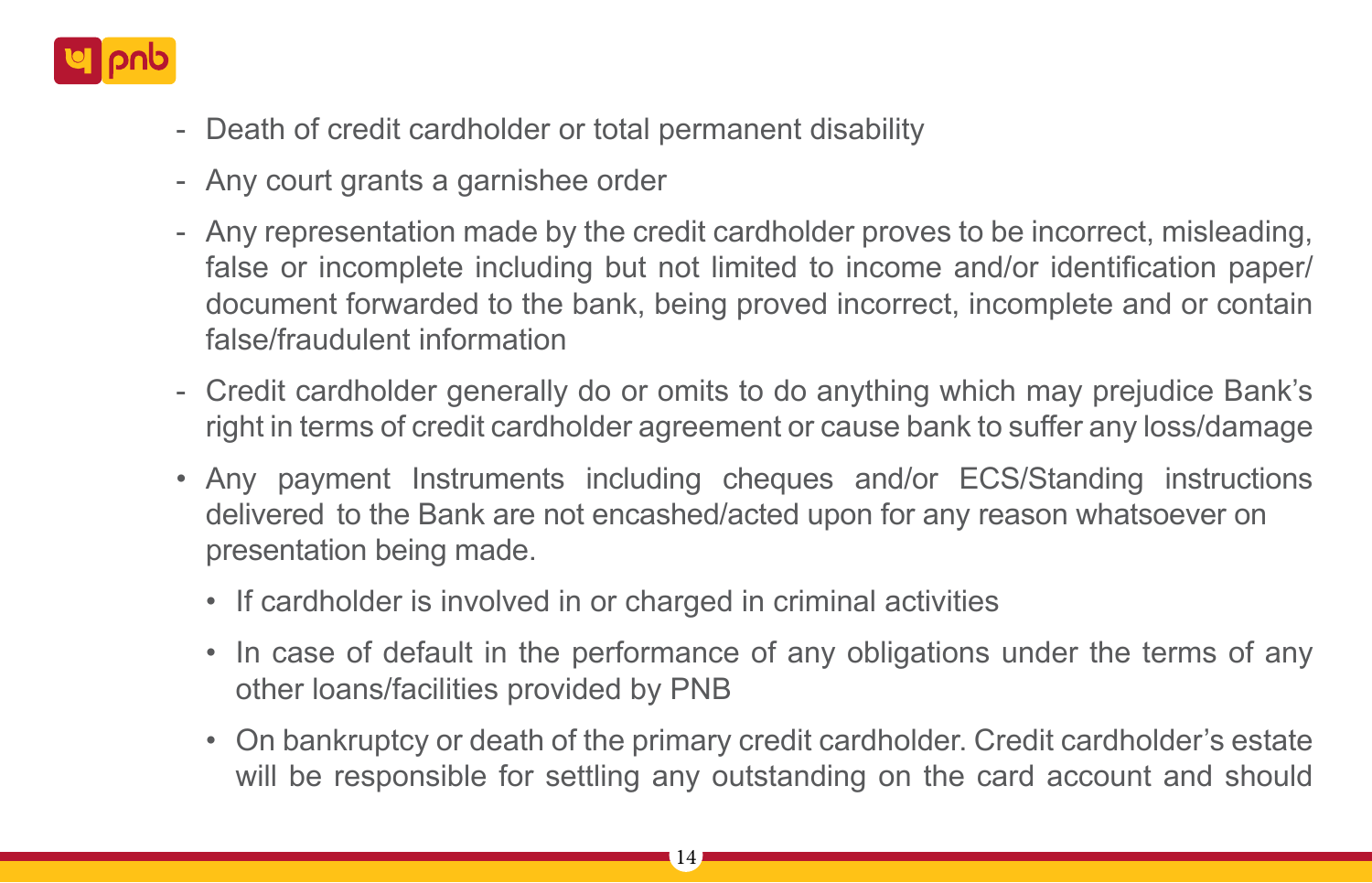keep PNB indemnified against all costs, including legal fees and expenses incurred in recovering such outstanding. Pending such repayments, PNB will be entitled to continue to levy finance charges at its prevailing rates

- ii In the event that the credit cardholder delays or is unable to settle the outstanding of his/her monthly statement of the card in terms of credit cardholder agreement, PNB will exercise the right to lien and set of f the amount outstanding against any monies payable/deposits/accounts maintained in credit cardholder's name with the Bank.
- iii In the event of default, the credit cardholder may be sent reminders from time to time by representatives of PNB including third parties appointed by PNB for settlement of any outstanding on the credit card account, by post, fax, telephone, electronic mail SMS message and/or engage its representatives to remind, follow up and collect dues. Any third party so appointed, shall adhere to the code of conduct on debt collection as applicable from time to time.
- iv In case the payment is not forthcoming after issuing reminders, a notice will be sent to the credit cardholder for non-payment by giving 15 days to such credit cardholder about the intention to report him/her as defaulter to **CIBIL**. Any notice given by PNB will be deemed to have been received by the cardholder within 7 days of posting to the credit cardholder's address last notified in writing to PNB or, where specifically requested,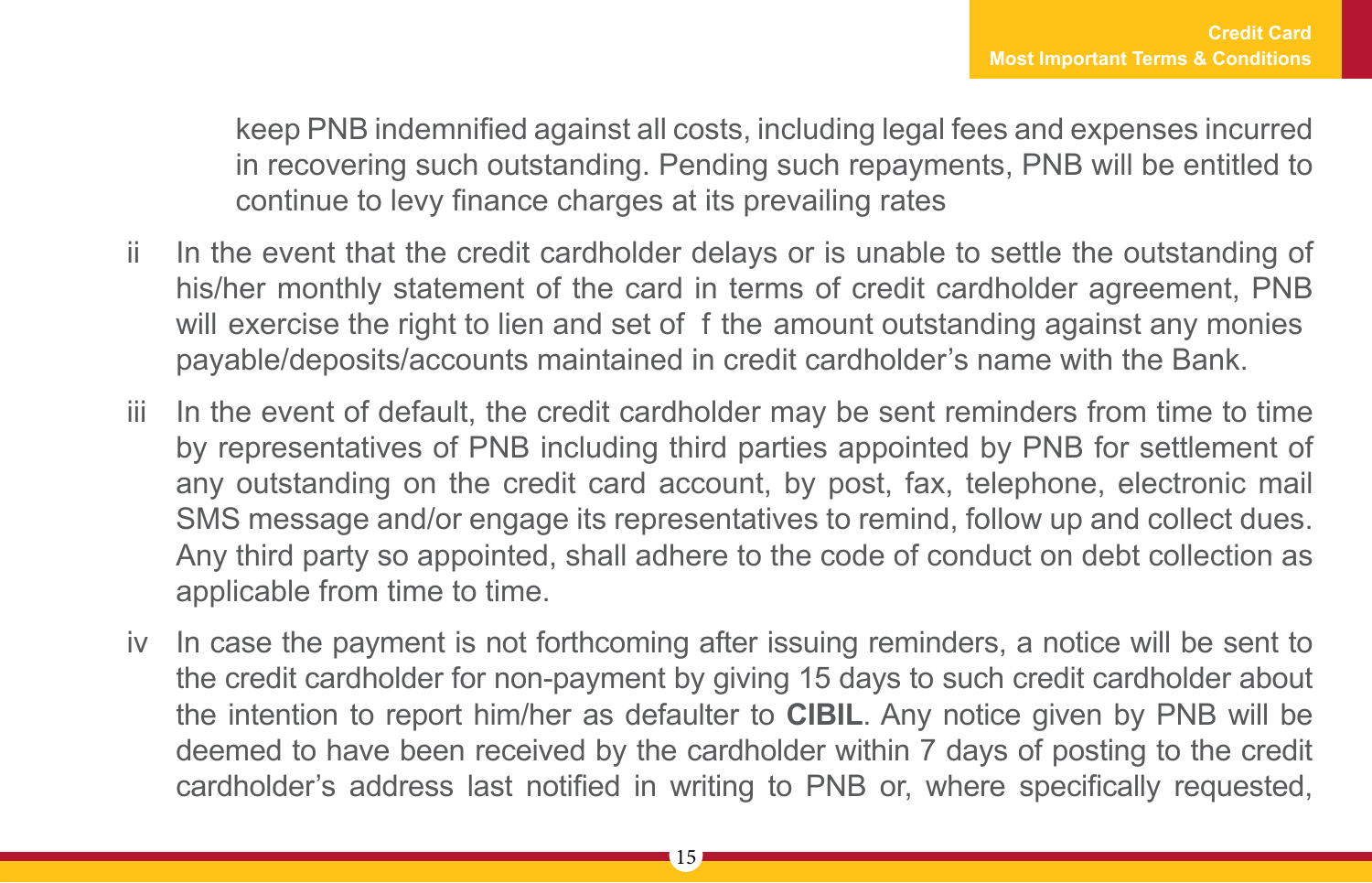

within 24 hours of sending the same via email at the email address specified by him/her. Any notice may also be sent by fax or communicated verbally and confirmed in writing by post or fax. PNB shall not be held accountable for delays in receipt of notices by post. In the event of any change in credit cardholder's e-mail and/or employment and or/offices and /or residential address and/or telephone numbers, the credit cardholder shall inform PNB promptly in writing or by email and must confirm the same by mail or fax.

v In the event that credit cardholder delays or is unable to settle the outstanding even after issuing reminders and notice his/ her name will be reported as defaulter to CIBIL or any other credit information company authorized by RBI under Credit Information Companies regulation) Act, 2005.

## **Withdrawal of Defaulter Report from CIBIL**

The bank, at its sole discretion, shall withdraw any default report issued to CIBIL in the following events:

- The defaulter has liquidated his/her entire outstanding dues with the bank or settled his dues with the Bank
- A court verdict has been received by the bank instructing the Bank to de-list the cardholder
- The decisions will be taken by the bank on a case to case basis upon individual review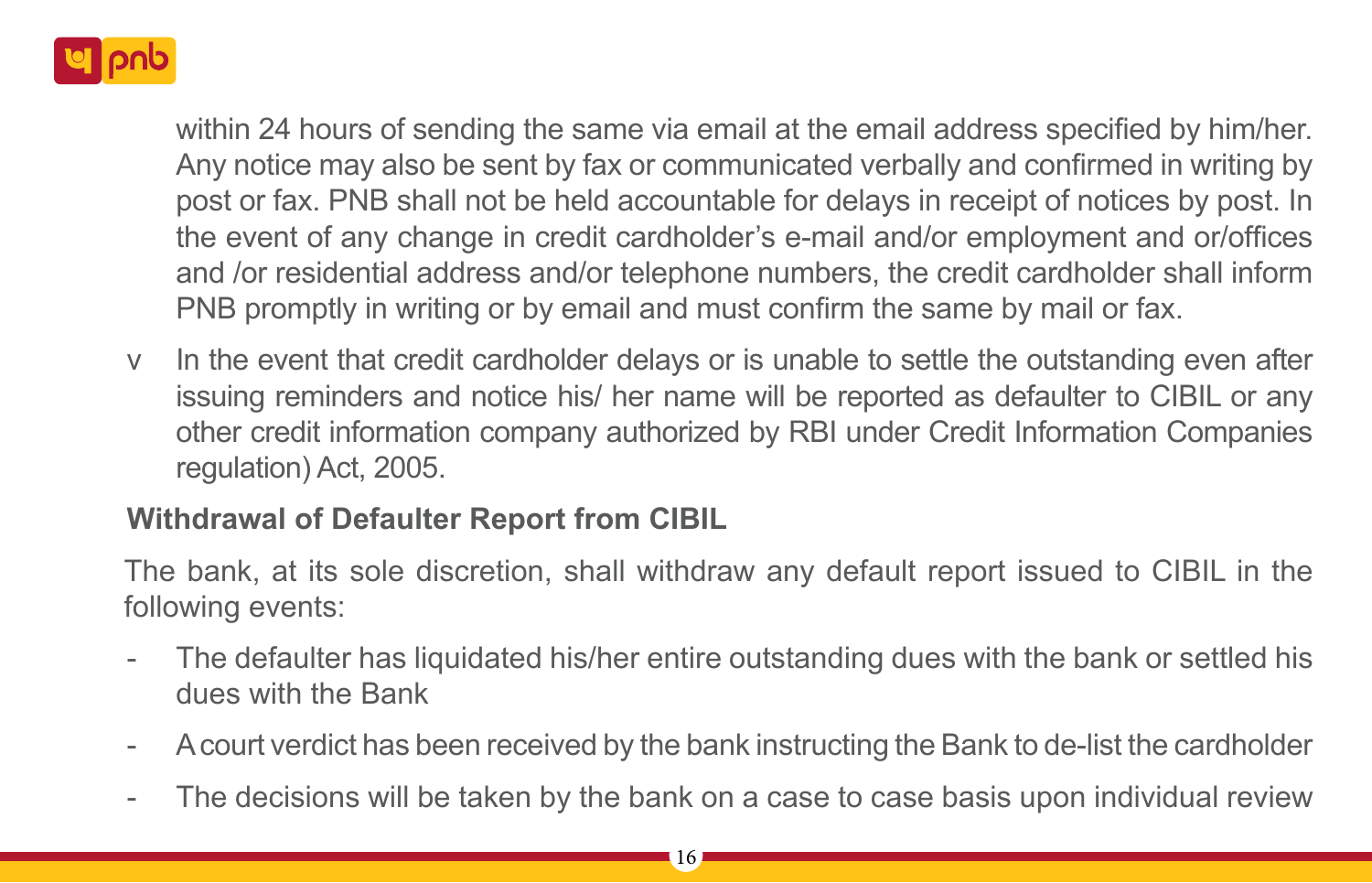## **e) TERMINATION/REVOCATION OF THE CREDIT CARD HOLDERSHIP**

- i). The credit cardholder may terminate the credit cardholdership at any time by writing to Punjab National Bank at the following address: "Punjab National Bank, Credit Card Processing Centre, along with the credit card/s cut diagonally to pieces. All the credit cards including the add-on cards will be terminated on the basis of written request / call at our 24 hour call centre. Termination will be effective only after payment of all amounts outstanding to the card account. No annual, joining or renewal fees shall be refunded on a pro-rata basis.
- ii). Punjab National Bank may also restrict, terminate or suspend the use of the credit card at any time without prior notice if the Bank reasonably believes it necessary for business or security reasons. Punjab National Bank can suspend the facility on the credit card, if the credit cardholder defaults on the payment due or exceeds the credit limit extended. The credit card must not be used after the agreement ends or if the credit card account is suspended.
- iii).The bank will always be at liberty to stop making advances or cancel the credit facility(ies) at any time without prior notice and without assigning any reason, even though the credit limit(s)/ credit facility(ies) has/have not been fully availed of.
- iv) In such a situation, the credit cardholder must (subject to any default or other notice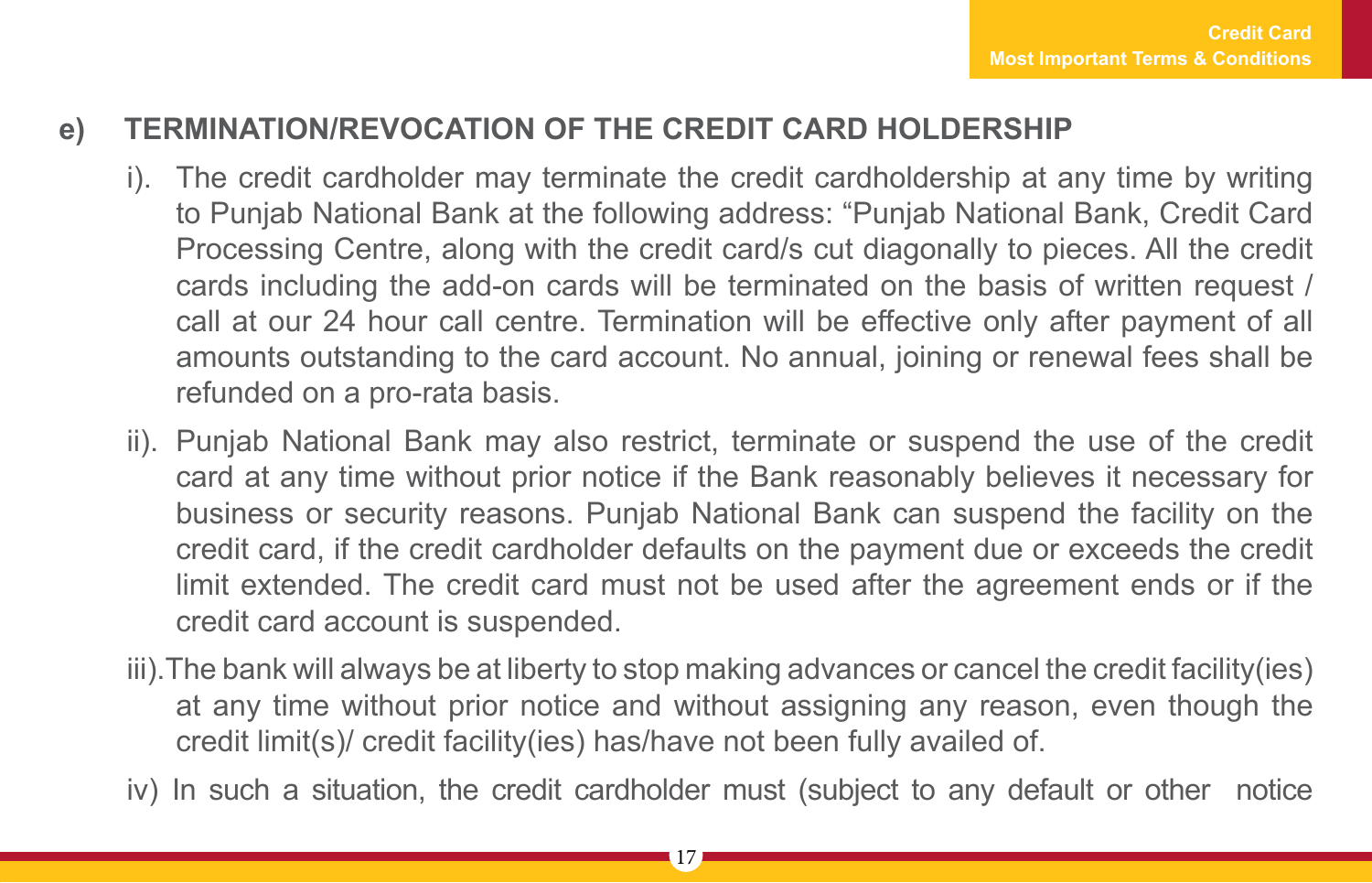

required by law) immediately pay Punjab National Bank the total outstanding Balance on the Account. This includes all amounts due to Punjab National Bank under the agreement, including all transactions and other amounts not yet charged to the account. The credit card will not be considered as closed until the credit cardholder has paid all such due amounts.

## **f) LOSS / THEFT / MISUSE OF CARD**

- The credit cardholder must notify the 24-Hour customer helpline number immediately if the primary or any additional credit card is misplaced, lost, stolen, mutilated, not received when due or if he/she suspects that the credit card is being used without credit cardholder's permission. Once a card is reported lost, it should not, under any circumstances be used if found by the credit cardholder subsequently. As the Addon-Card is an extended facility given on the primary card account, the Add-on-Card is rendered invalid when the primary card is reported lost.
- ii. The Bank is not liable or responsible for any transactions incurred on the credit card account prior to the time of reporting of the loss of the card, and the credit cardholder will be fully liable for the same. After the receipt of proper notification of the loss by the Bank, the credit cardholder's subsequent liability is Nil. In addition to notifying Punjab National Bank about the loss or theft of the credit card, the credit cardholder must report any theft of credit cards to the Police and lodge an FIR.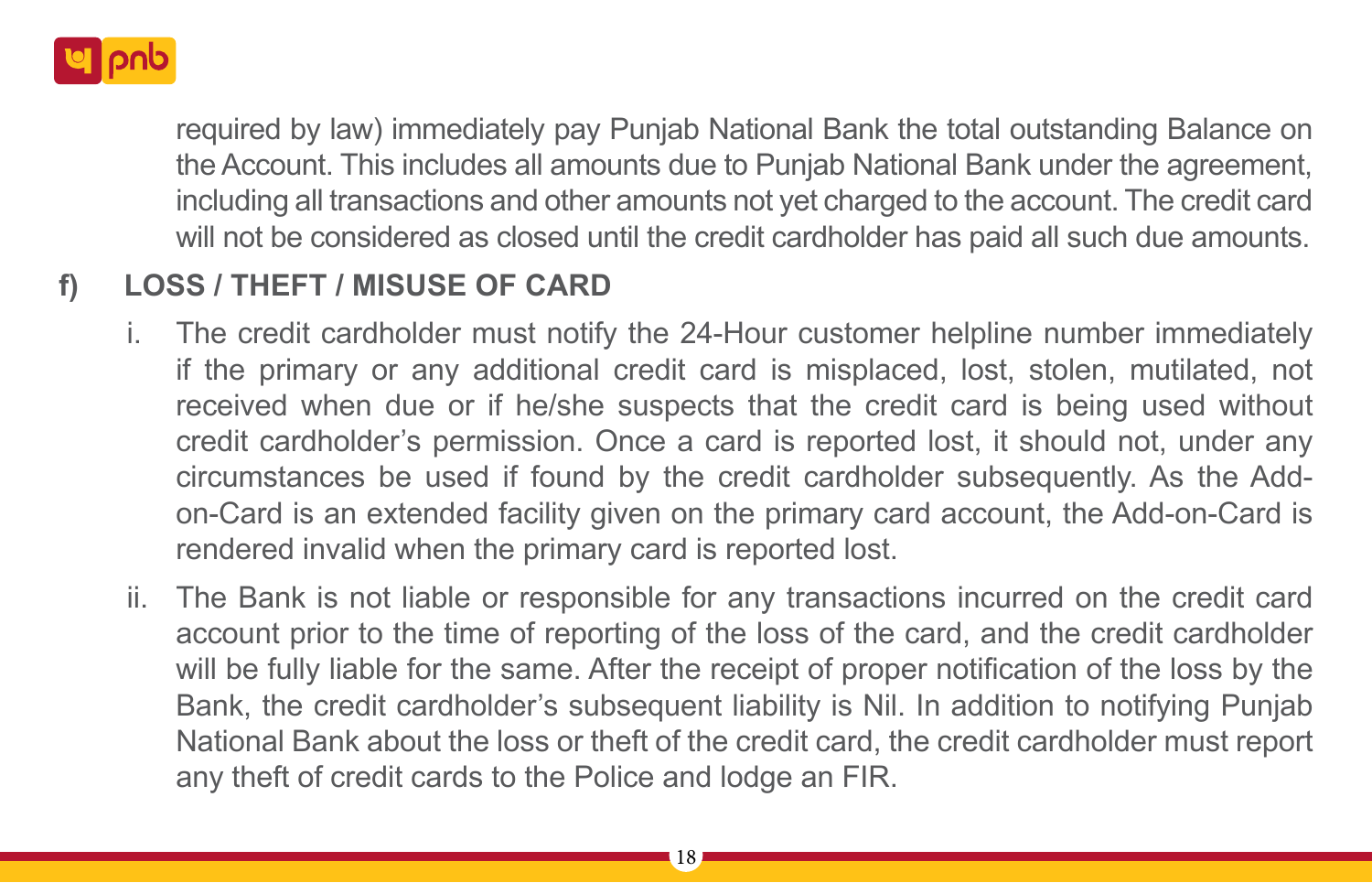- The credit cardholder will be liable for all losses in case of misuse of the credit card by someone who obtained the PIN or the card with the consent of credit cardholder or an Add-on-Cardholder.
- If the credit cardholder has acted fraudulently the credit cardholder will be liable for all losses. If the credit cardholder acts without reasonable care, the credit cardholder may be liable for all losses incurred.
- Punjab National Bank may, without referring to the credit cardholder or any Add-on-Cardholder, give the police or other relevant authorities any information that Punjab National Bank consider relevant about the loss, theft or misuse of a credit card or PIN.

## **iii. DISCLOSURE**

**Type of information relating to credit cardholder to be disclosed with and without approval of credit cardholder:**

- The credit cardholder acknowledges that PNB is authorized to share credit cardholder information including but not limited to credit cardholder current balance, payment history, etc. along with demographic details with any existing or future credit bureaus without any notice to this intent to the credit cardholder, and such information may pertain to positive or negative performance or default by the credit cardholder as per the Credit Information Companies regulation) Act, 2005.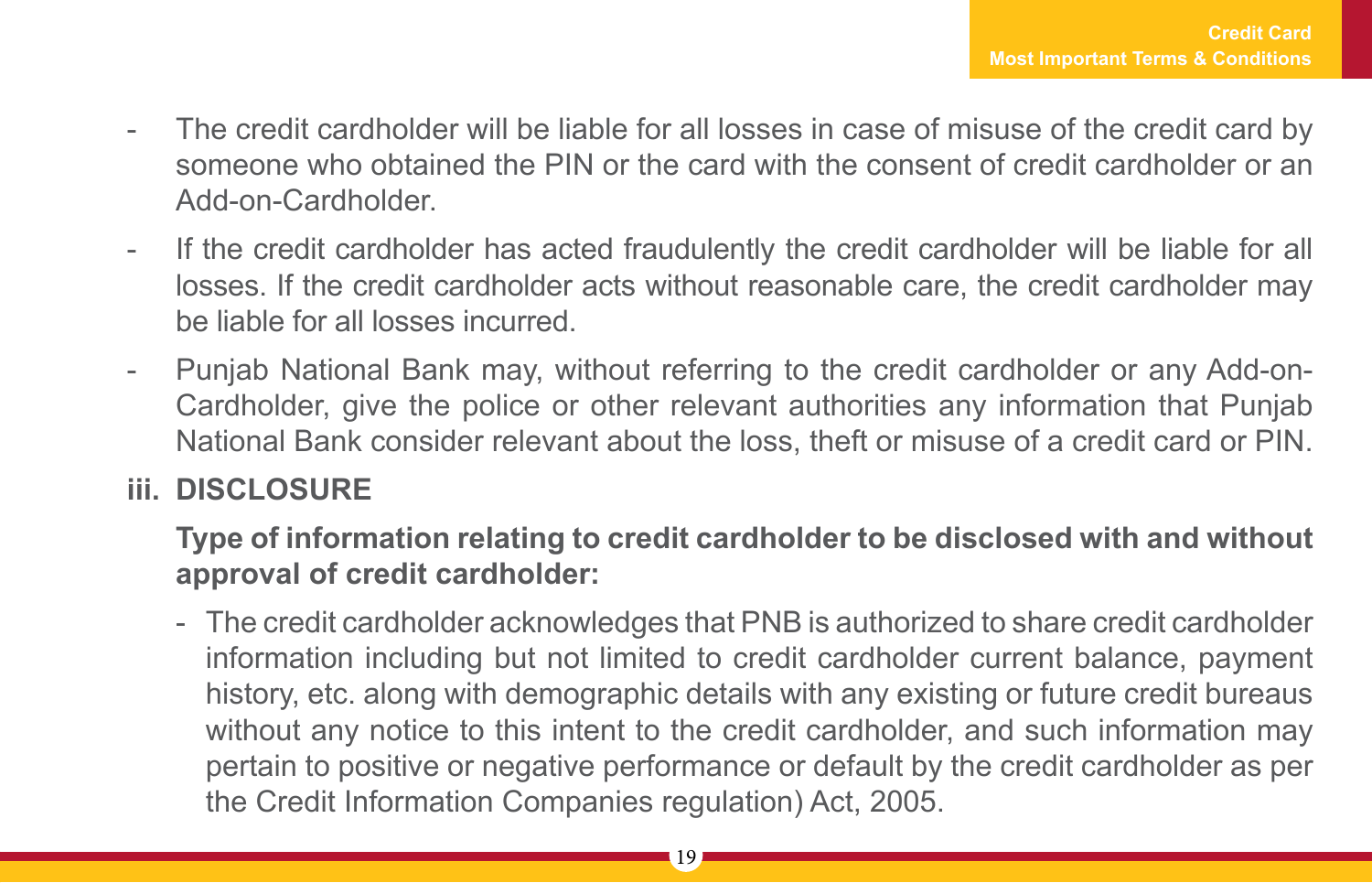

- The Credit Information Bureau (India) Ltd. (CIBIL) is an initiative of the Government of India and Reserve Bank of India (RBI) to improve the functionality and stability of the Indian financial system. This is in line with RBI's efforts to provide an effective mechanism for exchange of information between banks and financial institutions, thereby enabling credit cardholders to avail of better credit terms from various institutions.
- The credit cardholder further acknowledges that PNB is authorized to share credit cardholder information, including default in payments with Financial Institution, employer and to other third parties engaged by PNB for proper operation of credit card accounts, verification and other administrative services.
- PNB may also share credit cardholder information with any parent, subsidiary, affiliate or associate of PNB for the purposes of marketing and offering various products and services of PNB or its group companies, subsidiaries, affiliates and/or associates.

If you do not wish to be called about our products and services, kindly log on at www.pnbindia. in and register yourself in our "Do not call registry" option.

PNB Credit Card's Most Important Terms and Conditions (MITC) are also available at the aforementioned website.

All information in this communication is subject to change at the discretion of PNB.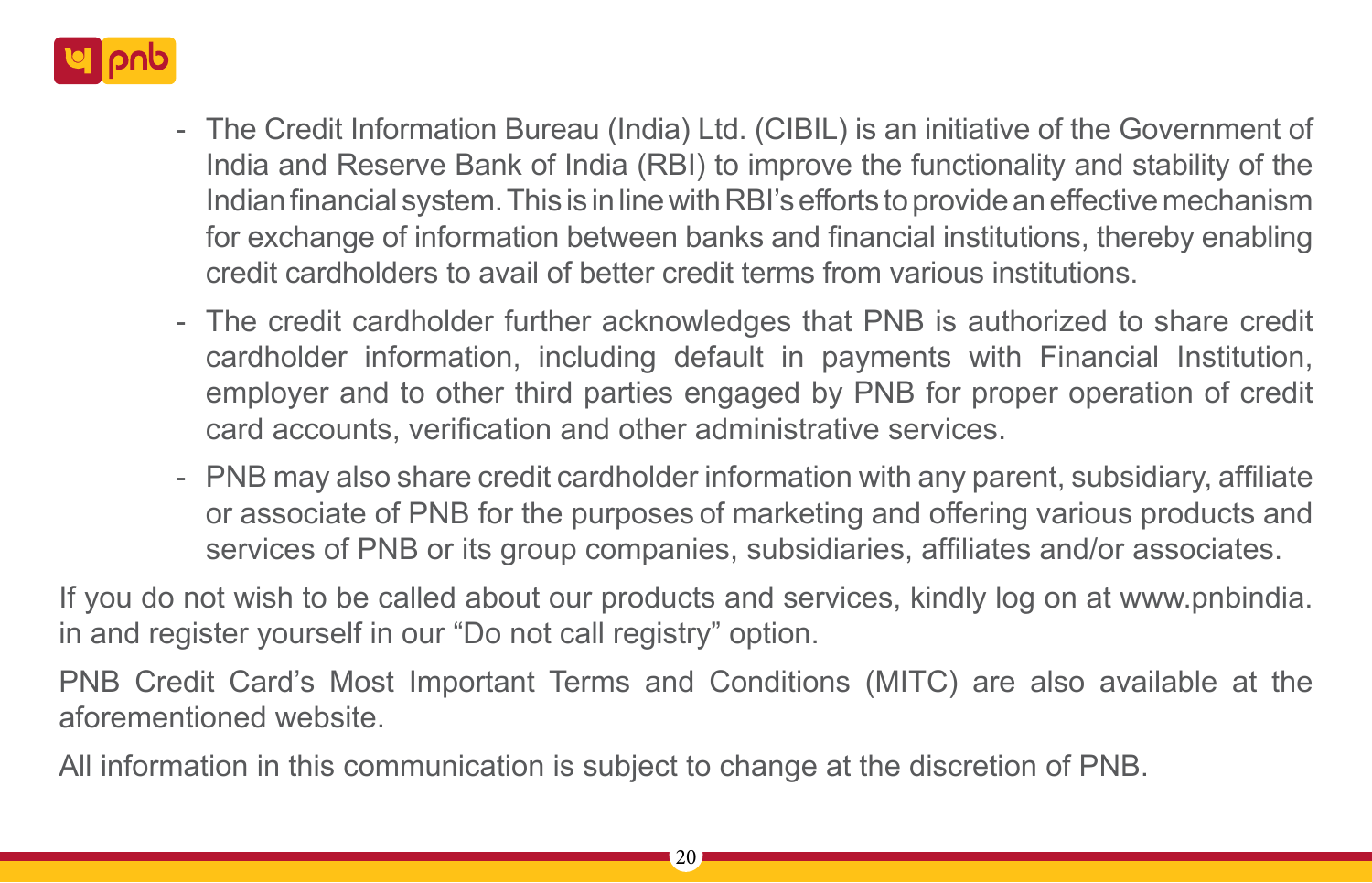## **Annexure I SCHEDULE OF FEES & CHARGES\*\***

|                | <b>PARTICULARS</b>                     | <b>VISA CLASSIC /</b><br><b>GOLD CARD</b>                       | <b>VISA PLATINUM /</b><br><b>SIGNATURE CARD</b>                 | <b>RUPAY PLATINUM/SELECT/</b><br><b>MILLENNIAL CARD RAKSHAK</b><br>(PLATINUM & SELECT) CARD |
|----------------|----------------------------------------|-----------------------------------------------------------------|-----------------------------------------------------------------|---------------------------------------------------------------------------------------------|
|                | Joining Fee*:<br>Primary<br>Cardholder | Classic: NIL<br>Gold: NIL                                       | Platinum: NIL<br>Signature: 1500                                | Platinum / Select : NIL / ₹ 500<br>Rakshak Platinum / Select: NIL<br>Millennial: ₹399       |
|                |                                        | NIL for credit card issued against bank's lien on Fixed Deposit |                                                                 |                                                                                             |
|                | Joining Fee*:<br>Add-on Cards          | Classic: NIL<br>Gold: NIL                                       | ₹500<br>(for each add-on card)   Millennial : ₹399              | Platinum/select: NIL                                                                        |
|                |                                        |                                                                 | Nil for credit card issued against bank's lien on Fixed Deposit |                                                                                             |
| $\overline{2}$ | Renewal Fees*                          | <b>NIL</b>                                                      | <b>NIL</b>                                                      | <b>NIL</b>                                                                                  |
| $\mathbf{R}$   | Annual Fees*:<br>Primary<br>Cardholder | Gold: ₹300                                                      | Classic: NIL Gold: Platinum : ₹500 (A)<br>Signature: ₹2000 (B)  | Platinum: ₹500 (C)<br>Select: ₹750 (C)<br>Millennial: ₹999 (D)                              |
|                |                                        |                                                                 | Nil for credit card issued against bank's lien on Fixed Deposit |                                                                                             |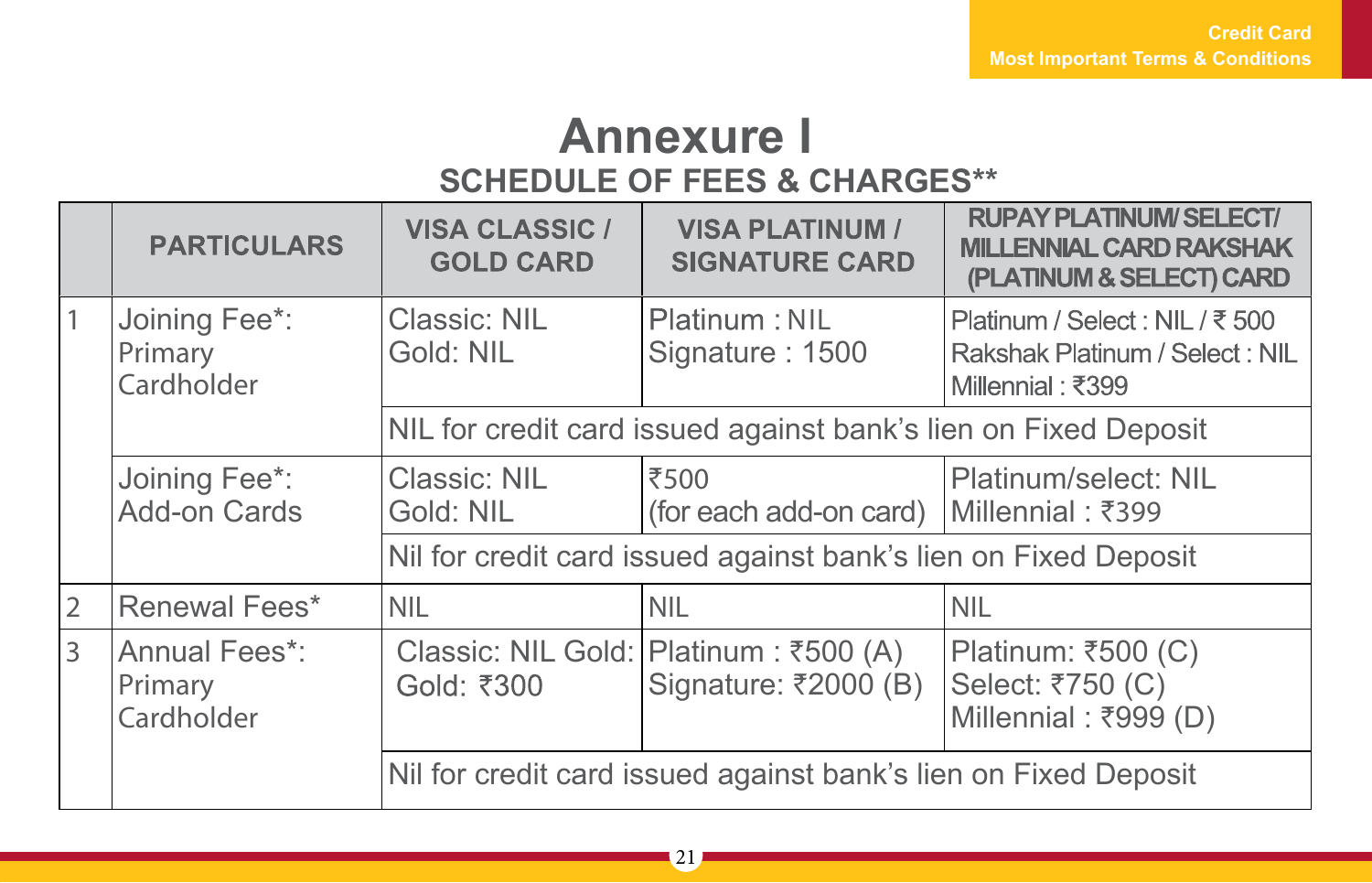

|                                                        | <b>PARTICULARS</b>                                             | <b>VISA CLASSIC /</b><br><b>GOLD CARD</b>                | <b>VISA PLATINUM /</b><br><b>SIGNATURE CARD</b> | <b>RUPAY PLATINUM/SELECT/</b><br><b>MILLENNIAL CARD RAKSHAK</b><br>(PLATINUM & SELECT) CARD |  |
|--------------------------------------------------------|----------------------------------------------------------------|----------------------------------------------------------|-------------------------------------------------|---------------------------------------------------------------------------------------------|--|
| 4                                                      | Annual Fees*:<br>Add-on Cards                                  | Nil                                                      | <b>Nil</b>                                      | Nil                                                                                         |  |
| 5                                                      | <b>Finance Charges</b><br>/ Interest Rate<br>p.m. on Revolving | 2.95% per<br>month                                       | 2.95% per month                                 | 2.95% per month                                                                             |  |
|                                                        | Credit / Cash<br>Withdrawn/<br><b>Amount Overdue</b>           | 1.5% per month for cards against<br><b>Fixed Deposit</b> |                                                 |                                                                                             |  |
| 6                                                      | Annualized                                                     | 35.89% p.a.                                              | 35.89% p.a.                                     | 35.89% p.a.                                                                                 |  |
| Percentage<br>Rate (APR) on<br><b>Revolving Credit</b> |                                                                | Deposit                                                  |                                                 | 19.56% p.a. for Credit Cards issued against bank's lien on Fixed                            |  |
| $\overline{7}$                                         | Cash Advance<br>Charges:                                       |                                                          |                                                 |                                                                                             |  |
|                                                        | A: Domestic                                                    |                                                          |                                                 |                                                                                             |  |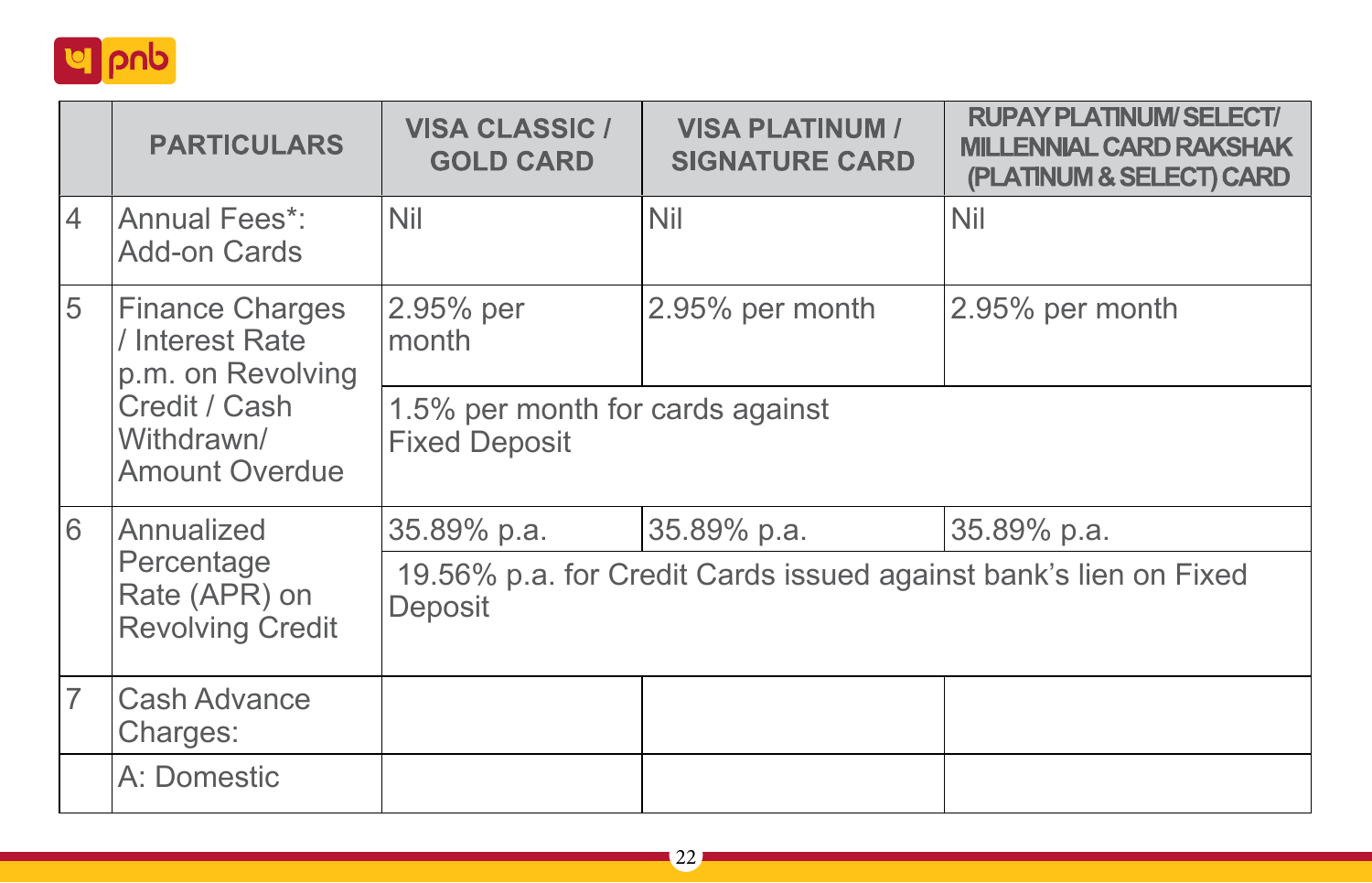| <b>PARTICULARS</b> | <b>VISA CLASSIC /</b><br><b>GOLD CARD</b>                     | <b>VISA PLATINUM /</b><br><b>SIGNATURE CARD</b>                                                                                                   | <b>RUPAY PLATINUM/SELECT/</b><br><b>MILLENNIAL CARD RAKSHAK</b><br>(PLATINUM & SELECT) CARD                                                     |
|--------------------|---------------------------------------------------------------|---------------------------------------------------------------------------------------------------------------------------------------------------|-------------------------------------------------------------------------------------------------------------------------------------------------|
| I) PNB ATMs        | 2% of cash<br>withdrawn or<br>₹100,<br>whichever is<br>higher | 2% of cash withdrawn<br>or ₹100, whichever is<br>higher Signature: 2%<br>of cash withdrawn or<br>₹100 whichever is<br>higher                      | Platinum: 2% of cash<br>withdrawn or ₹100,<br>whichever is higher<br>Select/Millennial: 2% of<br>cash withdrawn or ₹150,<br>whichever is higher |
| II) Other ATMs     | 2% of cash<br>withdrawn or<br>₹150,<br>whichever is<br>higher | 2% of cash withdrawn Platinum: 2% of cash<br>or ₹150, whichever is<br>higher Signature: 2%<br>of cash withdrawn or<br>₹150 whichever is<br>higher | withdrawn or ₹150,<br>whichever is higher<br>Select/Millennial:<br>2% of cash withdrawn or<br>₹200, whichever is higher                         |
| <b>B: Overseas</b> | 2% of cash<br>withdrawn or<br>higher                          | 2% of cash<br>withdrawn or ₹300,<br>₹300, whichever is whichever is higher                                                                        | Platinum: 2% of cash<br>withdrawn or ₹250,<br>whichever is higher<br>Select/Millennial: 2% of<br>cash withdrawn or ₹300,<br>whichever is higher |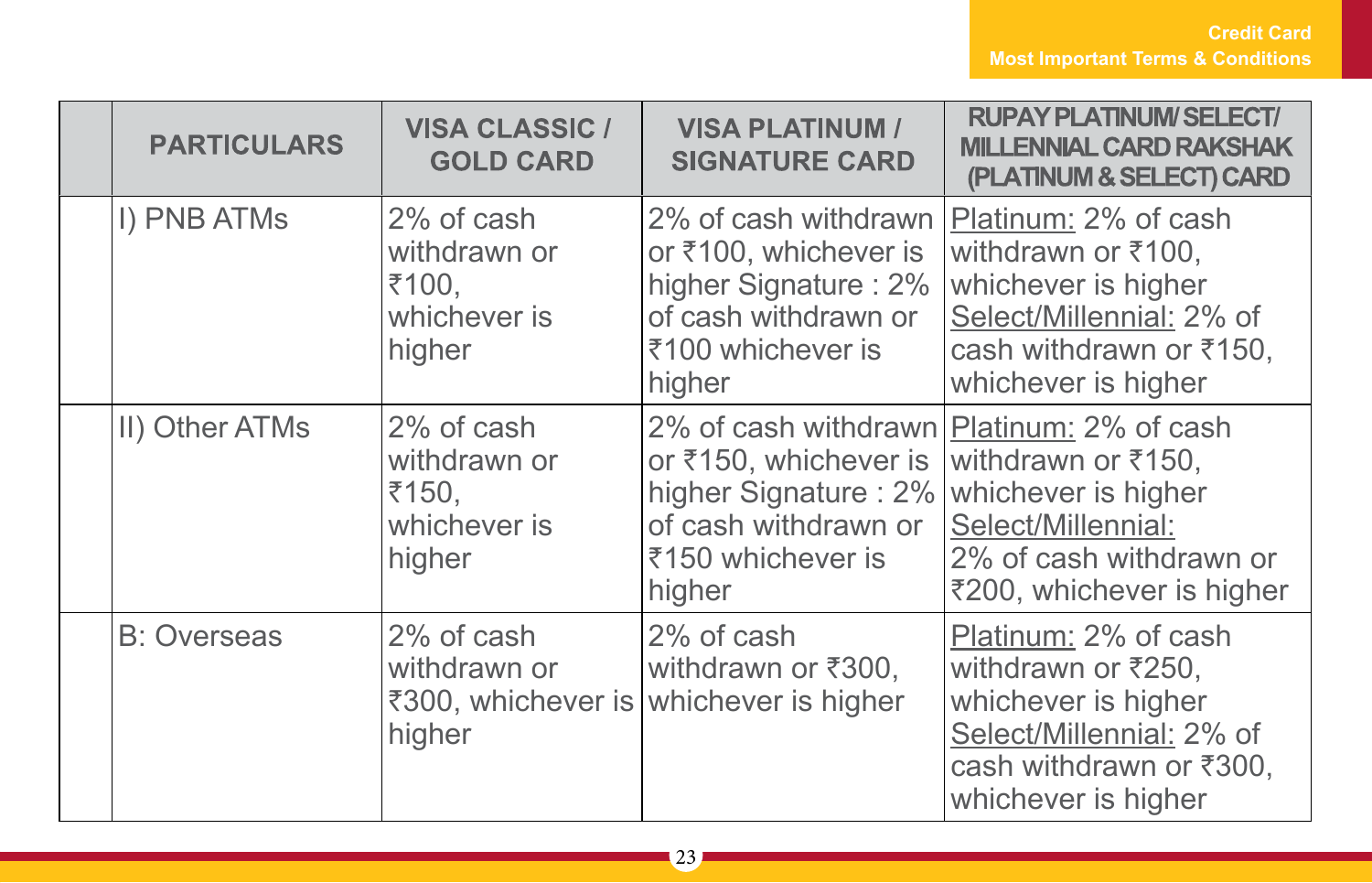

|               | <b>PARTICULARS</b>                     | <b>VISA CLASSIC /</b><br><b>GOLD CARD</b>                                                                                                           | <b>VISA PLATINUM /</b><br><b>SIGNATURE CARD</b> | <b>RUPAY PLATINUM/SELECT/</b><br><b>MILLENNIAL CARD RAKSHAK</b><br>(PLATINUM & SELECT) CARD |  |
|---------------|----------------------------------------|-----------------------------------------------------------------------------------------------------------------------------------------------------|-------------------------------------------------|---------------------------------------------------------------------------------------------|--|
| 8             | Late Payment Fee                       | On outstanding Total Amount Due as under:<br>1. ₹1000 or less – NIL 2. ₹1001 to ₹5000 – ₹500<br>3. ₹5001 to ₹10000 – ₹600<br>4. Above ₹10000 – ₹750 |                                                 |                                                                                             |  |
|               |                                        | For Credit Card against FD: 30% of the Mini mum Amount Due<br>subject to Minimum ₹200 & Maximum ₹500 per billing cycle                              |                                                 |                                                                                             |  |
| 9             | Charges for over<br>the credit limit   | 2.5% OR<br>Minimum ₹250                                                                                                                             | 2.5% OR Minimum<br>।₹500                        | 2.5% OR Minimum ₹500                                                                        |  |
|               | usage                                  | Minimum ₹250 for credit cards issued against Fixed Deposit                                                                                          |                                                 |                                                                                             |  |
|               | 10 Return of Cheque/<br>Dishonour/ECS/ | ₹100 per<br>instrument                                                                                                                              | ₹250 per instrument                             | $ \overline{3}200\rangle$ per instrument                                                    |  |
|               | Auto debit (SI)*                       | Minimum ₹100 for credit cards issued against Fixed Deposit                                                                                          |                                                 |                                                                                             |  |
| 11            | Duplicate<br>Statement (beyond         | ₹50 (no charges<br>for e-statement)                                                                                                                 | ₹50 (no charges for<br>e-statement)             | ₹50 (no charges for<br>e-statement)                                                         |  |
| three months) |                                        | ₹50 Free for Card against Fixed Deposit                                                                                                             |                                                 |                                                                                             |  |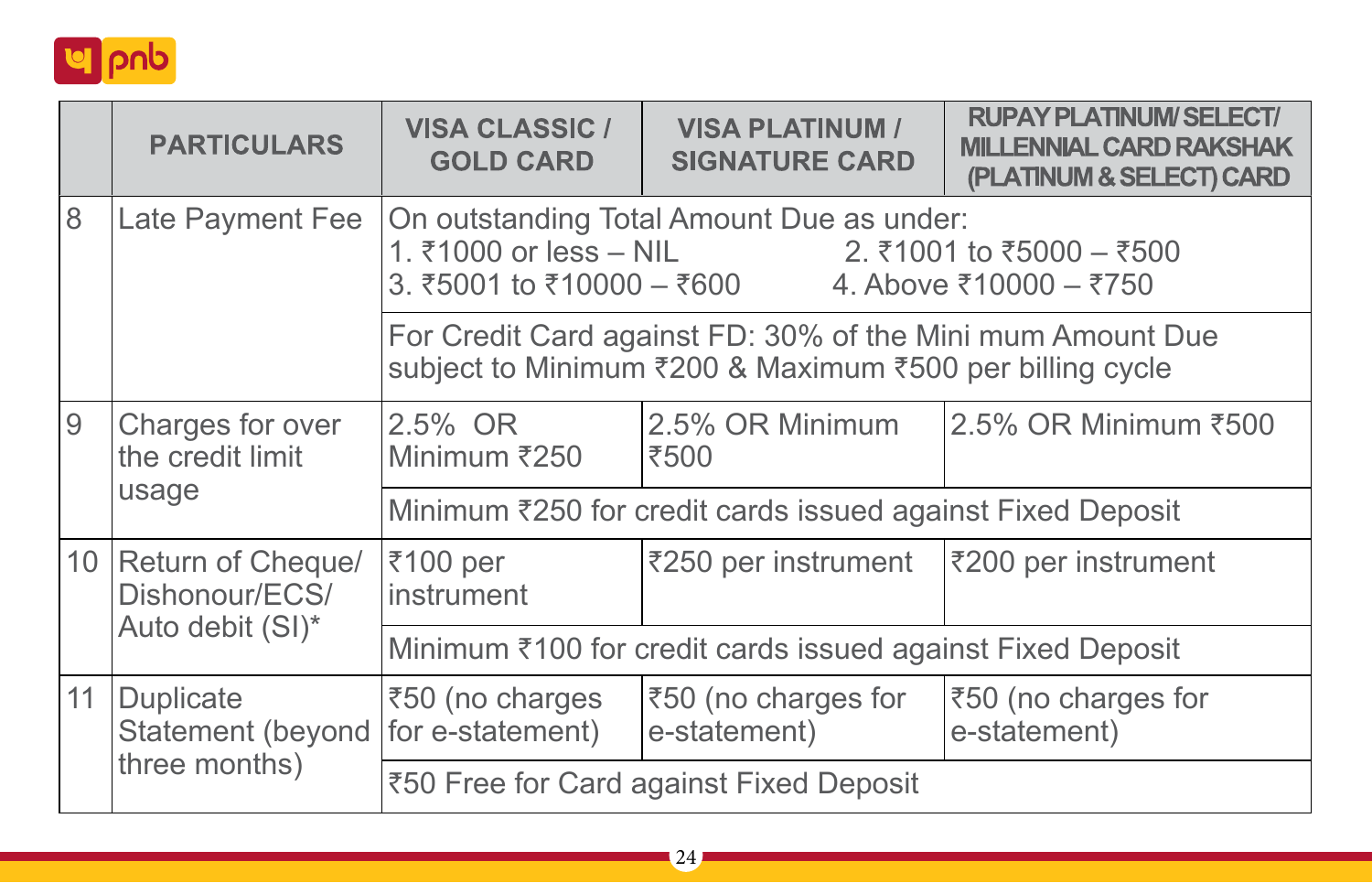|                 | <b>PARTICULARS</b>                                                              | <b>VISA CLASSIC /</b><br><b>GOLD CARD</b>                   | <b>VISA PLATINUM /</b><br><b>SIGNATURE CARD</b>                  | <b>RUPAY PLATINUM/SELECT/</b><br><b>MILLENNIAL CARD RAKSHAK</b><br>(PLATINUM & SELECT) CARD |
|-----------------|---------------------------------------------------------------------------------|-------------------------------------------------------------|------------------------------------------------------------------|---------------------------------------------------------------------------------------------|
| 12 <sup>1</sup> | <b>Card Replacement</b><br>Fee (for reasons<br>other than technical<br>defects) | ₹100 per card                                               | ₹250 per card<br>₹100 per card for Card<br>against Fixed Deposit | ₹200 per card                                                                               |
|                 | 13 PIN Replacement<br>Fee                                                       | ₹50 per card                                                | ₹100 per card (no<br>charges for electronic<br>PIN)              | ₹100 per card (no charges<br>for electronic PIN)                                            |
|                 |                                                                                 | ₹50 per card for cards against Fixed Deposit                |                                                                  |                                                                                             |
|                 | 14   Retrieval of Charge ₹100<br>Slip                                           |                                                             | ₹100                                                             | ₹100                                                                                        |
|                 | 15   Limit Enhancement<br>Charges                                               | <b>NIL</b>                                                  | <b>NIL</b>                                                       | <b>NIL</b>                                                                                  |
|                 | 16 Balance Transfer<br><b>Processing Fees</b>                                   | 1% of transfer<br>amount or ₹199,<br>whichever is<br>higher | 1% of transfer<br>amount or ₹199,<br>whichever is higher         | 1% of transfer amount or<br>₹199, whichever is higher                                       |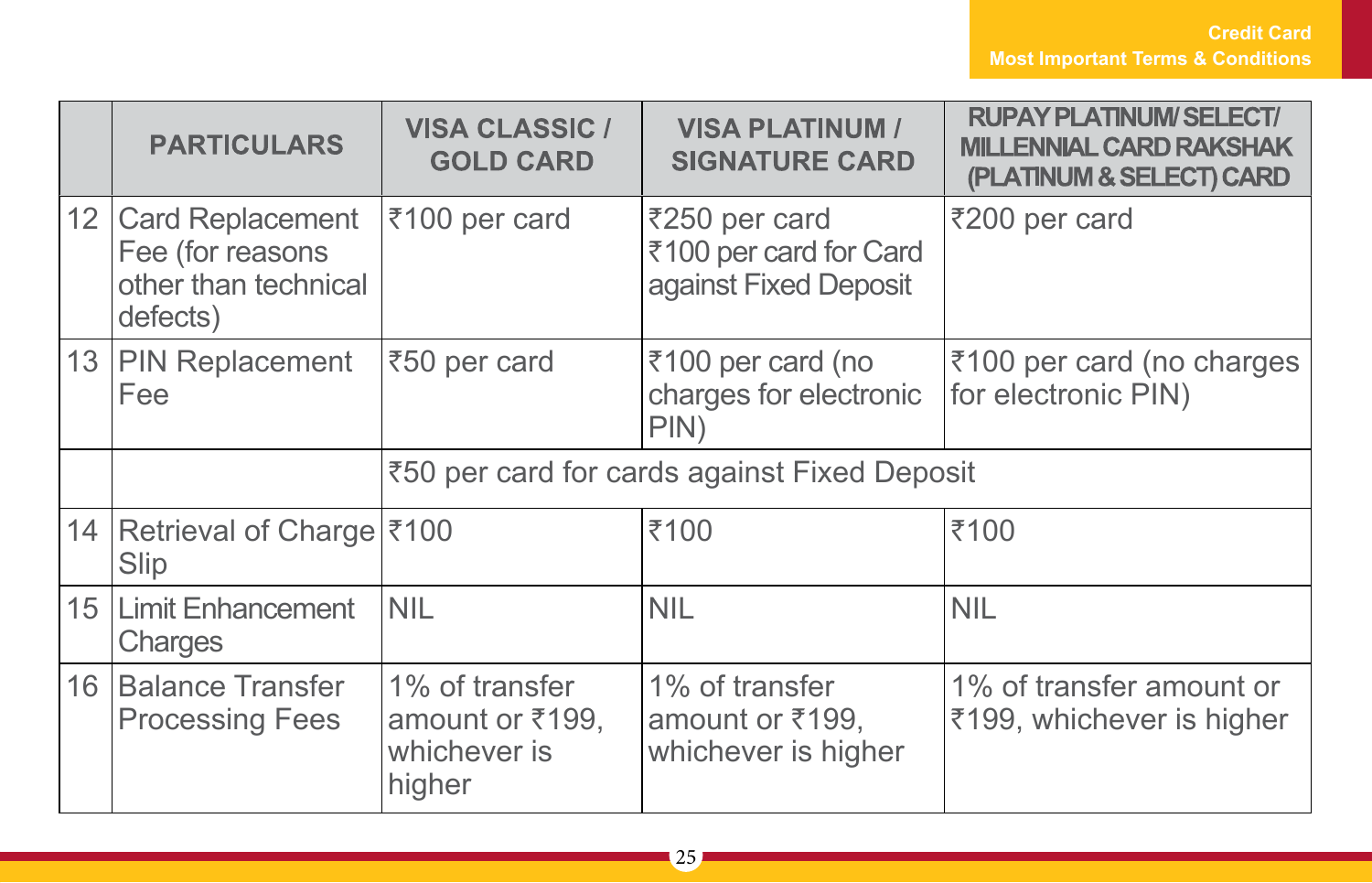

|    | <b>PARTICULARS</b>                          | <b>VISA CLASSIC /</b><br><b>GOLD CARD</b>                                                                                    | <b>VISA PLATINUM /</b><br><b>SIGNATURE CARD</b>                                                          | <b>RUPAY PLATINUM/SELECT/</b><br><b>MILLENNIAL CARD RAKSHAK</b><br>(PLATINUM & SELECT) CARD                                                          |
|----|---------------------------------------------|------------------------------------------------------------------------------------------------------------------------------|----------------------------------------------------------------------------------------------------------|------------------------------------------------------------------------------------------------------------------------------------------------------|
| 17 | Balance Transfer<br><b>Interest Charges</b> | 0.99% p.m. for<br><b>BT</b> facility under<br><b>EMI</b> scheme for<br>a period of six<br>months                             | 0.99% p.m. for BT<br>facility under EMI<br>scheme for a period<br>of six months                          | 0.99% p.m. for BT facility<br>under EMI scheme for a<br>period of six months                                                                         |
|    | 18   Foreign Currency<br><b>Transaction</b> | 3.50% markup<br>over and above<br>the currency<br>conversion rate                                                            | 3.50% markup<br>over and above the<br>currency conversion<br>rate                                        | 3.50% markup over<br>and above the currency<br>conversion rate                                                                                       |
|    | Processing Fee or<br>Payment                |                                                                                                                              |                                                                                                          |                                                                                                                                                      |
|    | 19 Outstation<br>Cheques                    | Outstation cheques<br>are not accepted.<br>Multi-city cheques<br>will be accepted<br>towards payment<br>of credit card dues. | <b>Outstation cheques</b><br>are not accepted.<br>be accepted towards<br>payment of credit<br>card dues. | Outstation cheques are<br>not accepted.<br>Multi-city cheques will Multi-city cheques will<br>be accepted towards<br>payment of credit card<br>dues. |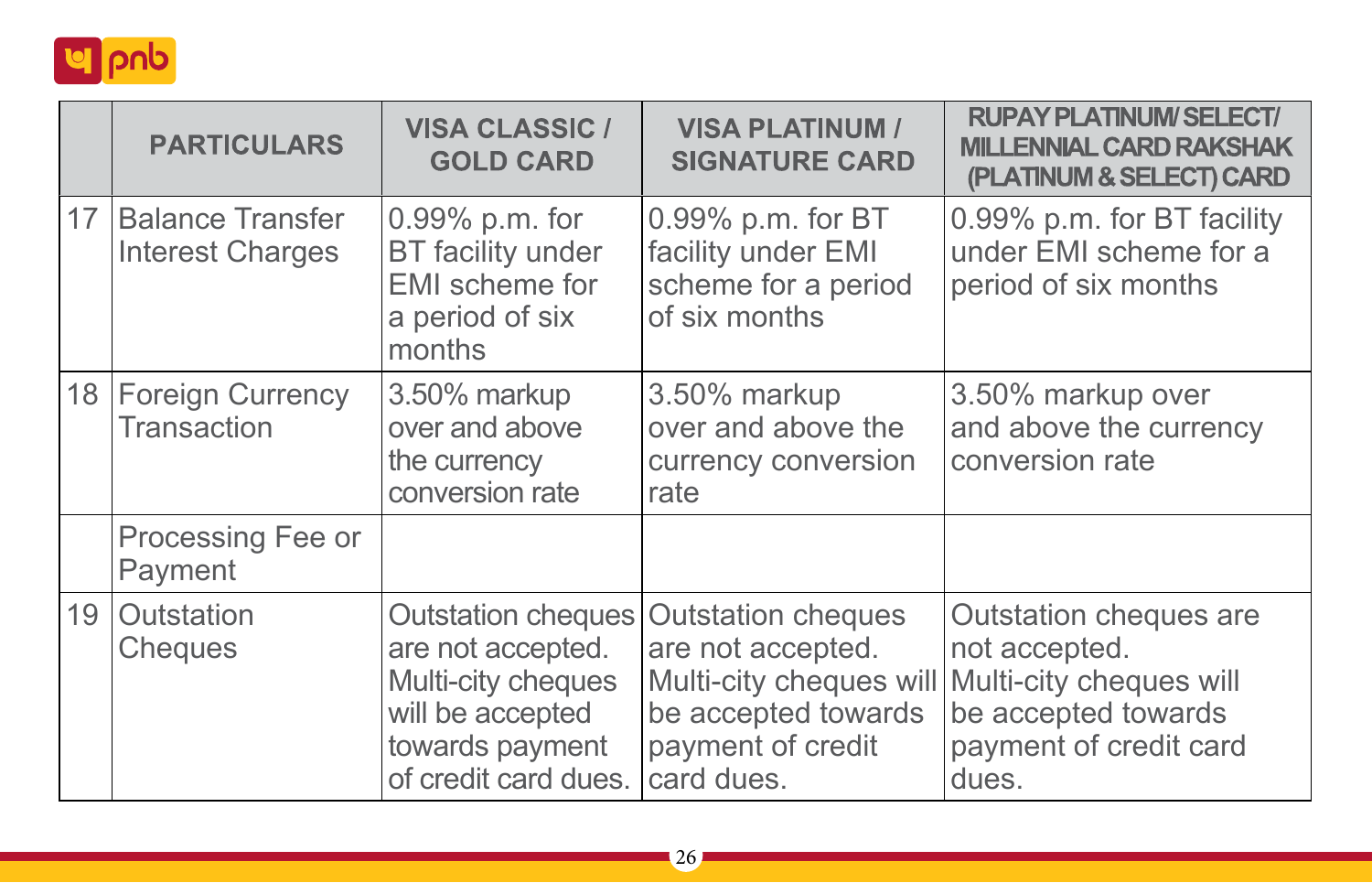|    | <b>PARTICULARS</b>                                                  | <b>VISA CLASSIC /</b><br><b>GOLD CARD</b>                                                                                                                                                  | <b>VISA PLATINUM /</b><br><b>SIGNATURE CARD</b>                                                                                                                                                                                            | <b>RUPAY PLATINUM/SELECT/</b><br><b>MILLENNIAL CARD RAKSHAK</b><br>(PLATINUM & SELECT) CARD                                                                                                                      |
|----|---------------------------------------------------------------------|--------------------------------------------------------------------------------------------------------------------------------------------------------------------------------------------|--------------------------------------------------------------------------------------------------------------------------------------------------------------------------------------------------------------------------------------------|------------------------------------------------------------------------------------------------------------------------------------------------------------------------------------------------------------------|
| 20 | Charges on<br><b>Railway Tickets</b><br>Purchase or<br>Cancellation | At counter: 2.5%<br>of the transaction<br>amount IRCTC<br>website: Upto<br>$1.8\%$ of the<br>(Transaction<br>amount comprises<br>ticket charges +<br>service charges by<br>Railways/IRCTC) | At counter: 2.5%<br>of the transaction<br>amount<br><b>IRCTC</b> website:<br>Upto 1.8% of the<br>transaction amount. transaction amount.<br>(Transaction amount<br>comprises ticket<br>charges + service<br>charges by Railways/<br>IRCTC) | At counter: 2.5% of the<br>transaction amount<br><b>IRCTC</b> website: Upto<br>1.8% of the transaction<br>amount. (Transaction<br>amount comprises<br>ticket charges + service<br>charges by Railways/<br>IRCTC) |
| 21 | <b>Custom Duty</b><br>/ Airport Tax /<br>Excess Baggage             | $2.25%$ of the<br>transaction<br>amount (minimum<br>₹75)                                                                                                                                   | 2.25% of the<br>transaction amount<br>(minimum $\overline{\xi}$ 100 OR<br>minimum $\overline{575}$ for<br>Card against Fixed<br>Deposit)                                                                                                   | 2.25% of the transaction<br>amount (minimum ₹100<br>OR minimum ₹75 for Card<br>against Fixed Deposit)                                                                                                            |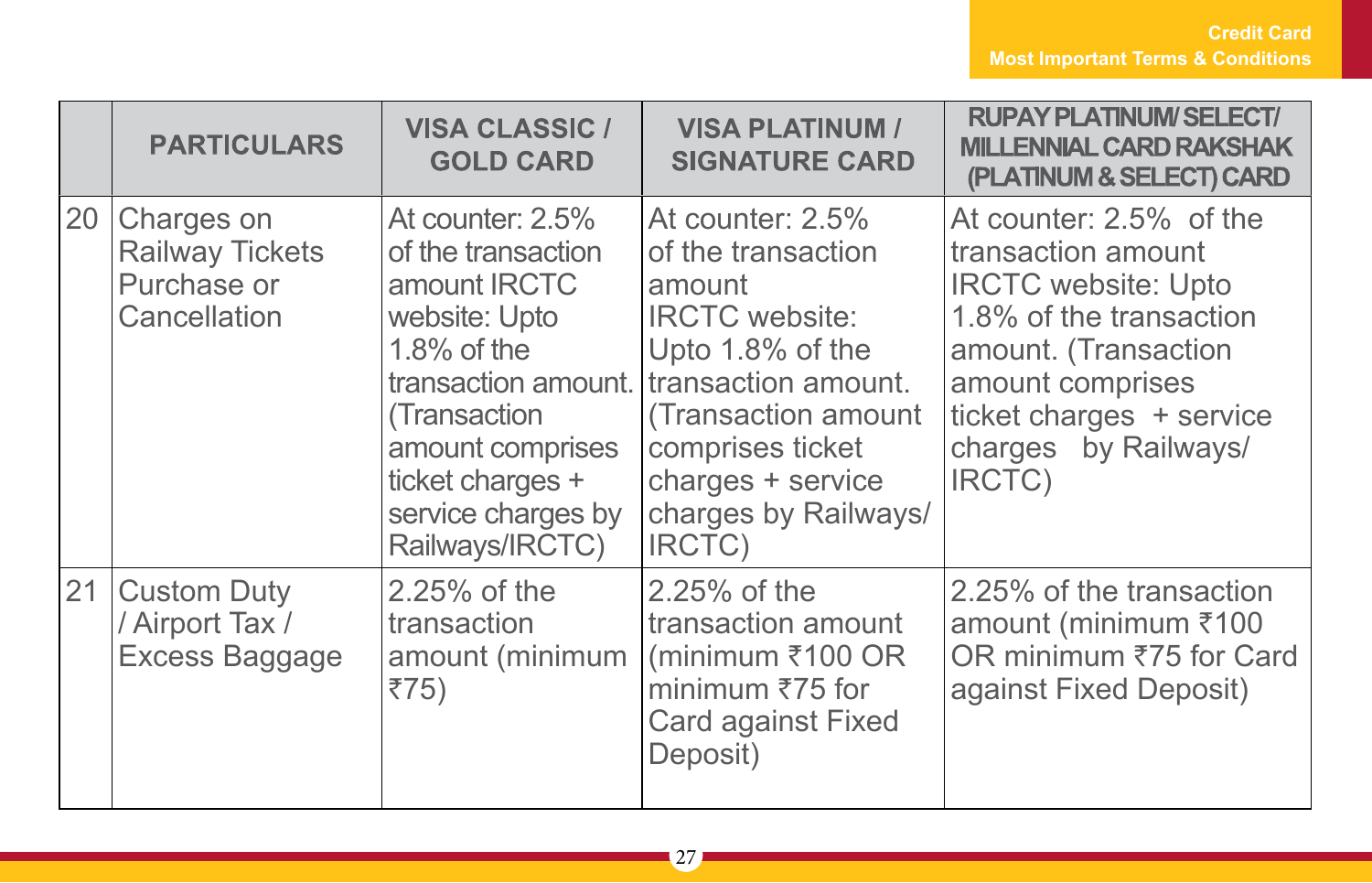

| <b>PARTICULARS</b> | <b>VISA CLASSIC /</b><br><b>GOLD CARD</b>                                                   | <b>VISA PLATINUM /</b><br><b>SIGNATURE CARD</b>            | <b>RUPAY PLATINUM/SELECT/</b><br><b>MILLENNIAL CARD RAKSHAK</b><br>(PLATINUM & SELECT) CARD                                                                                                                                                                                                                              |
|--------------------|---------------------------------------------------------------------------------------------|------------------------------------------------------------|--------------------------------------------------------------------------------------------------------------------------------------------------------------------------------------------------------------------------------------------------------------------------------------------------------------------------|
| 22 Fuel Surcharge  | Minimum ₹10 or<br>1% on a single<br>fuel transaction<br>between $\leq$ ₹400 &<br>$>$ ₹3000. | Minimum ₹10 or 1%<br>on transaction<br>$<$ ₹500 & > ₹4000. | Minimum ₹12.50 or 1% on<br>a single fuel transaction of<br>$\leq$ ₹500 & > ₹3000.<br>Platinum:<br>Maximum surcharge<br>waiver up to ₹250 within<br>a billing cycle exclusive<br>of service tax and other<br>charges.<br>Select/Millennial:<br>Maximum surcharge<br>waiver up to ₹350 within<br>a billing cycle exclusive |
|                    |                                                                                             |                                                            | of service tax and other<br>charges.                                                                                                                                                                                                                                                                                     |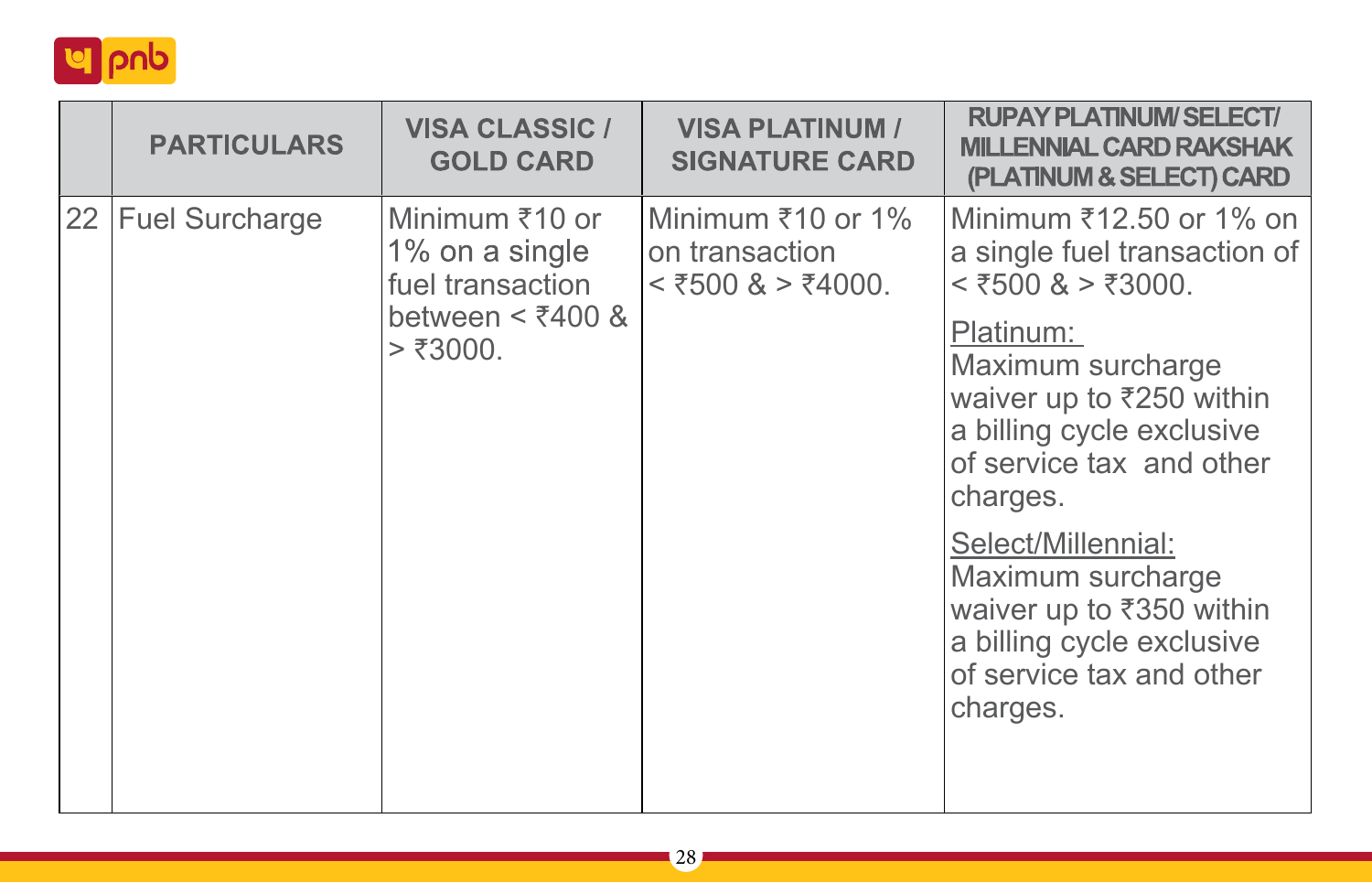|    | <b>PARTICULARS</b>                                           | <b>VISA CLASSIC /</b><br><b>GOLD CARD</b>                                                                                                                                                                      | <b>VISA PLATINUM /</b><br><b>SIGNATURE CARD</b>                                                                                                                                                                                                    | <b>RUPAY PLATINUM/SELECT/</b><br><b>MILLENNIAL CARD RAKSHAK</b><br>(PLATINUM & SELECT) CARD                                                                                                                                                  |
|----|--------------------------------------------------------------|----------------------------------------------------------------------------------------------------------------------------------------------------------------------------------------------------------------|----------------------------------------------------------------------------------------------------------------------------------------------------------------------------------------------------------------------------------------------------|----------------------------------------------------------------------------------------------------------------------------------------------------------------------------------------------------------------------------------------------|
| 23 | Interest-free Period 20-50 days: this is 20-50 days: this is | applicable only on $ $<br>retail purchases<br>month's balance<br>has been cleared<br>in full.<br>Interest-free grace<br>period is not<br>applicable if the<br>cardholder has<br>withdrawn cash<br>from an ATM. | applicable only on<br>retail purchases<br>and if the previous and if the previous<br>month's balance has<br>been cleared in full.<br>Interest-free grace<br>period is not<br>applicable if the<br>cardholder has<br>withdrawn cash from<br>an ATM. | 20-50 days: this is<br>applicable only on retail<br>purchases and if the<br>previous month's balance<br>has been cleared in full.<br>Interest-free grace period<br>is not applicable if the<br>cardholder has withdrawn<br>cash from an ATM. |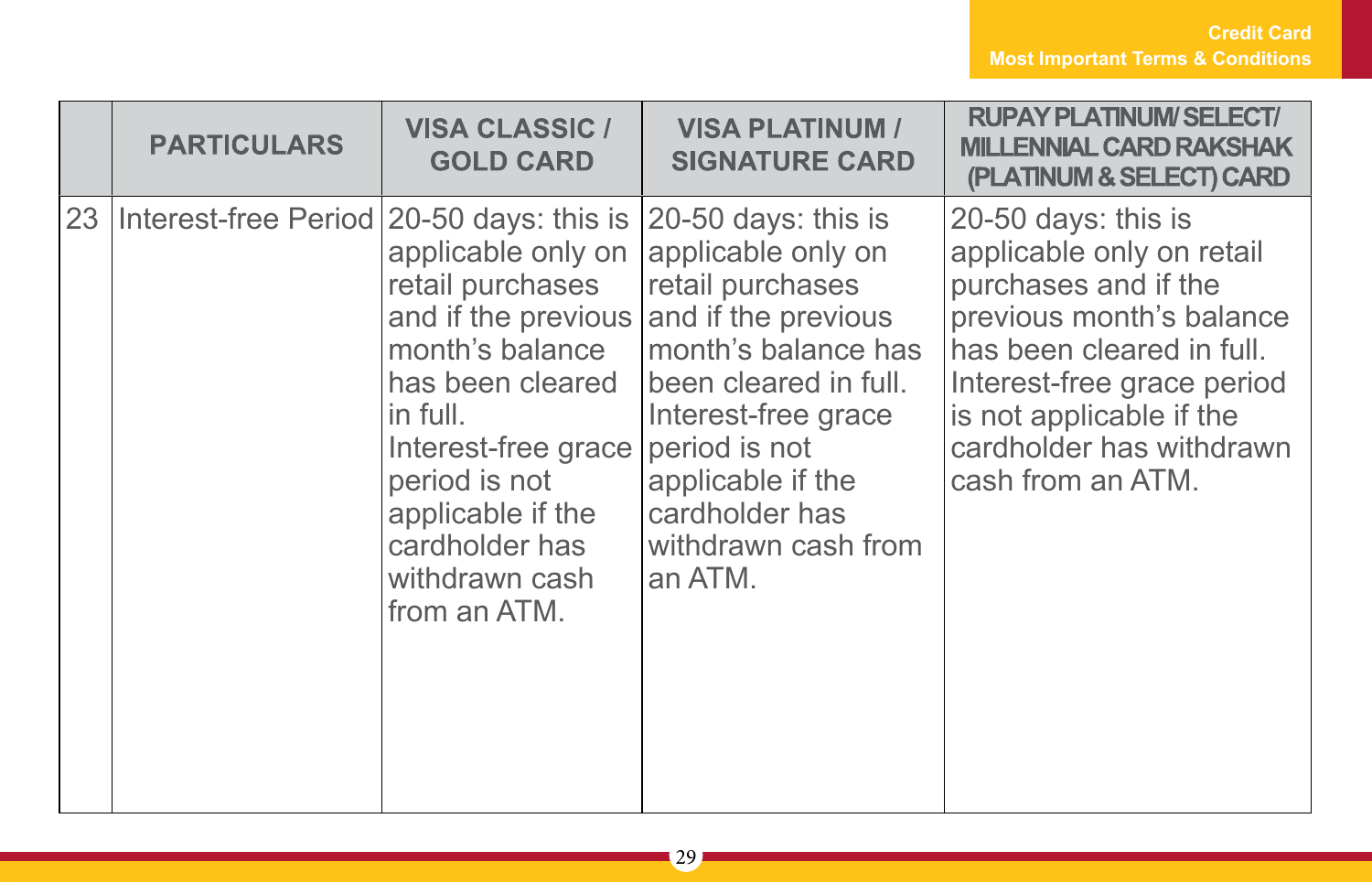

| <b>PARTICULARS</b>                                      | <b>VISA CLASSIC /</b><br><b>GOLD CARD</b>                                                                                                                                                      | <b>VISA PLATINUM /</b><br><b>SIGNATURE CARD</b>                                                                                                                       | <b>RUPAY PLATINUM/SELECT/</b><br><b>MILLENNIAL CARD RAKSHAK</b><br>(PLATINUM & SELECT) CARD                                                                               |
|---------------------------------------------------------|------------------------------------------------------------------------------------------------------------------------------------------------------------------------------------------------|-----------------------------------------------------------------------------------------------------------------------------------------------------------------------|---------------------------------------------------------------------------------------------------------------------------------------------------------------------------|
| 24 Minimum Amount<br>Due, to be paid by<br>the due date | 5% of the total<br>amount due or<br>such other<br>amount as may<br>be determined by<br>PNB at its sole<br>discretion. EMI<br>amounts are added due<br>in full to minimum<br>amount due         | 5% of the total amount<br>due or such other<br>amount as may be<br>determined by PNB at<br>its sole discretion. EMI<br>amounts are added in<br>full to minimum amount | 5% of the total amount<br>due or such other amount<br>as may be determined by<br>PNB at its sole discretion.<br>EMI amounts are added<br>in full to minimum amount<br>due |
| 25   Cash Advance<br>Limit                              | Cash Withdrawal Limit<br>i) 20% of Credit Card limit for all variants/types of Credit Cards<br>ii) Out of the above cash limit, single transaction limit is 50% of the<br>available Cash Limit |                                                                                                                                                                       |                                                                                                                                                                           |
| 26 PNB Global EMI<br>plan:<br>(i) Processing fees       | $2\%$ of the<br>transaction<br>amount subject to<br>Minimum ₹200                                                                                                                               | 2% of the transaction<br>amount subject to<br>Minimum ₹200                                                                                                            | 2% of the transaction<br>amount subject to<br>Minimum ₹200                                                                                                                |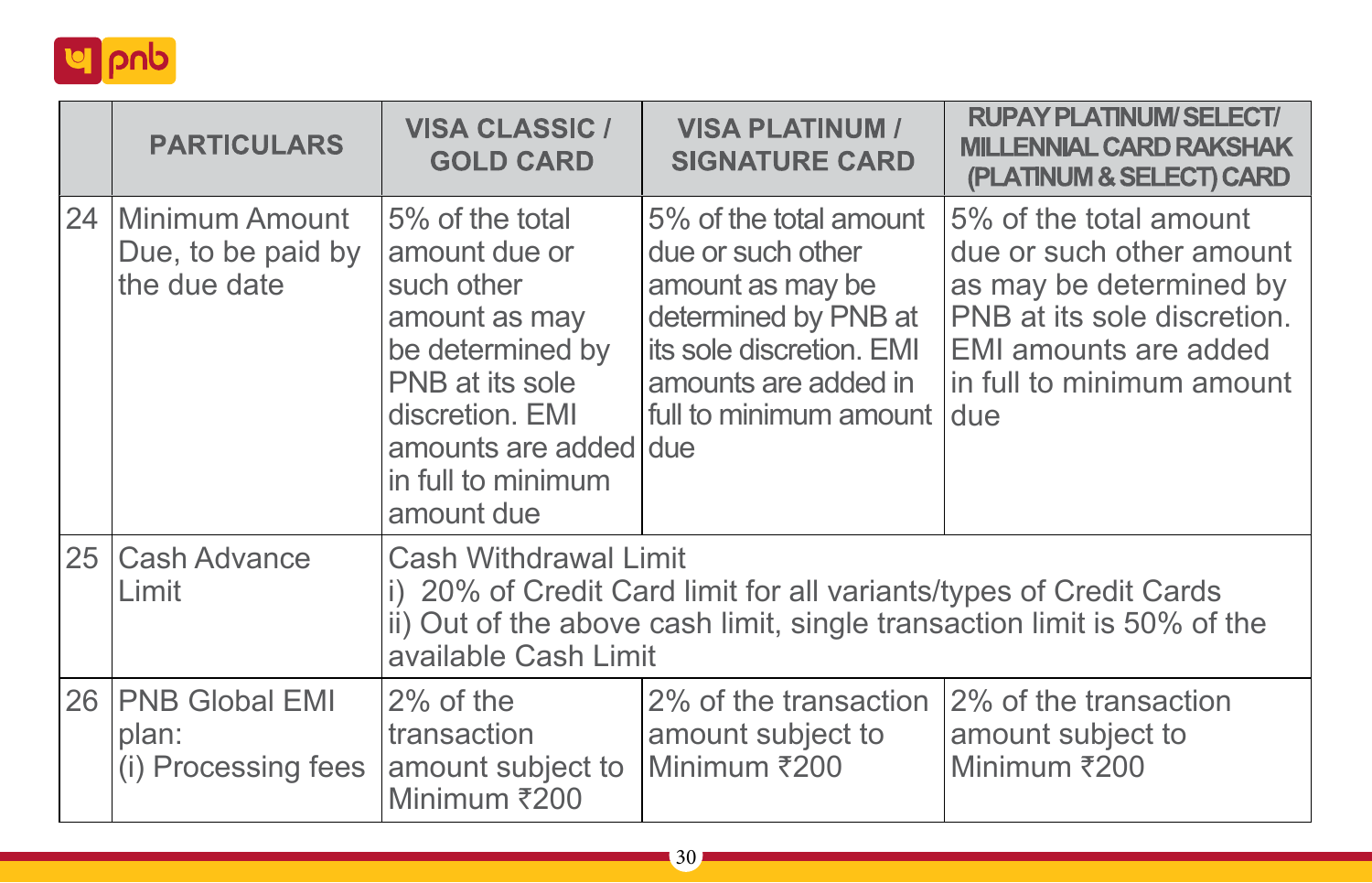|    | <b>PARTICULARS</b>                                                                   | <b>VISA CLASSIC /</b><br><b>GOLD CARD</b>                                             | <b>VISA PLATINUM /</b><br><b>SIGNATURE CARD</b>       | <b>RUPAY PLATINUM/SELECT/</b><br><b>MILLENNIAL CARD RAKSHAK</b><br>(PLATINUM & SELECT) CARD |
|----|--------------------------------------------------------------------------------------|---------------------------------------------------------------------------------------|-------------------------------------------------------|---------------------------------------------------------------------------------------------|
|    | (ii) Interest<br>Charges                                                             | 18% p.a. (1.5%<br>$p.m.$ )                                                            | 18% p.a. (1.5% p.m.)   18% p.a. (1.5% p.m.)           |                                                                                             |
|    | Prepayment<br>charges                                                                | 3% on outstanding 3% on utstanding<br>amount NIL for<br>Card against fixed<br>deposit | amount NIL for Card<br>against fixed deposit          | 3% on outstanding<br>amount NIL for Card<br>against fixed deposit                           |
| 27 | Recovery of<br>charges for<br>furnishing CIBIL<br>report on request<br>by cardholder | ₹50                                                                                   | ₹50                                                   | ₹50                                                                                         |
| 28 | <b>GST</b>                                                                           | time to time                                                                          | As applicable from As applicable from<br>time to time | As applicable from time to<br>time                                                          |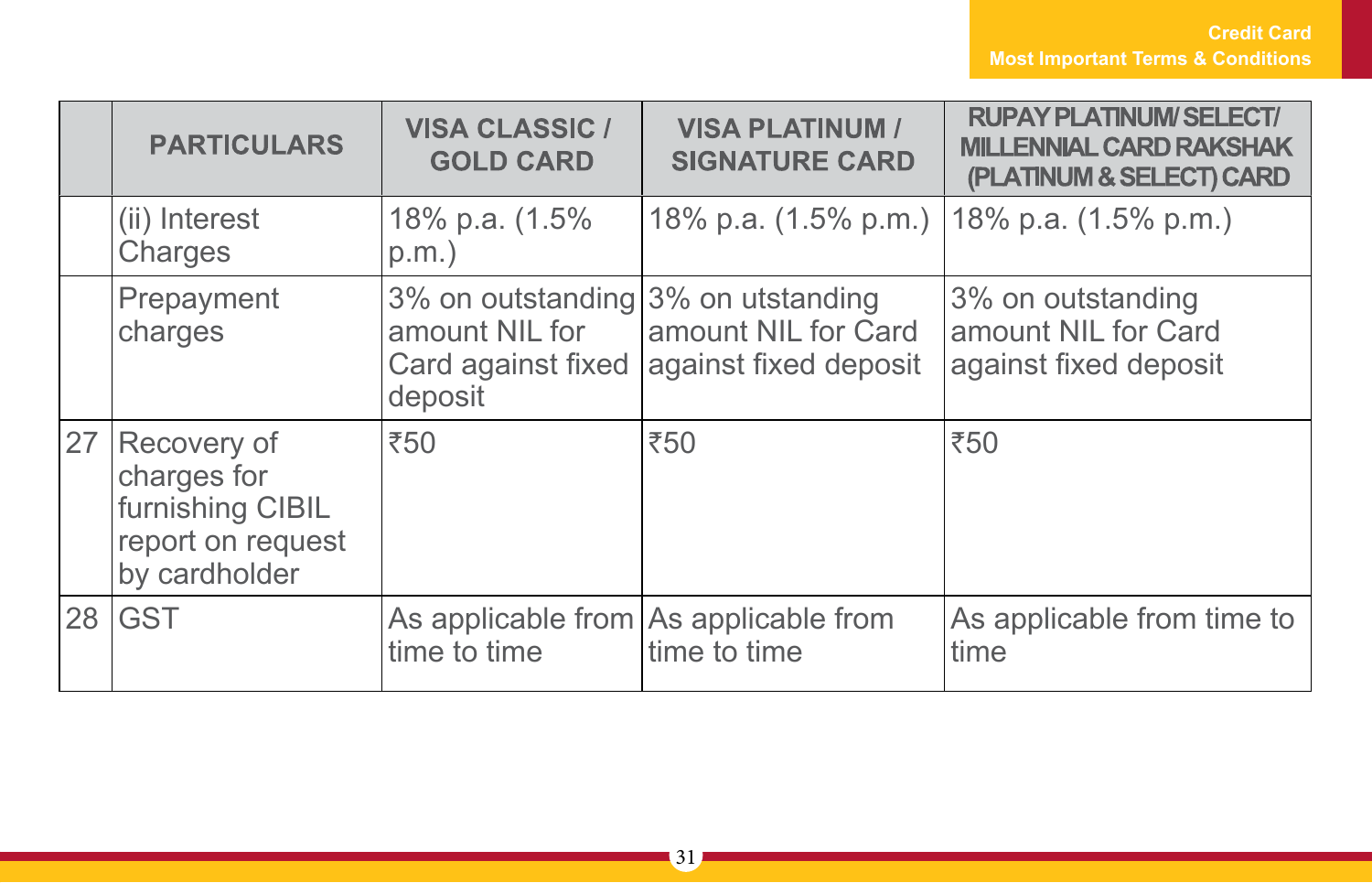

- A: Annual charge shall be waived in case a credit card account has satisfied the following conditions:
	- i. If the usage of card, in preceding year, is more than the credit limit of the card.
	- ii. There is at least one retail transaction, i.e. other than fuel or cash withdrawal in every calendar quarter.
	- iii. Account has never been irregular in the past.
- B) Annual fees of Signature  $\overline{2}2000/$ -: waiver if the card has been used up to limit of  $\overline{3}3,00,000/$ in the previous financial year. No annual fee for add-on cards and card against lien on term deposit)
- C) Annual fees for RuPay Platinum and Select: Shall be waived if the card is used once in a quarter.
- D) Annual fees for Millennial: waiver if the card has been used up to limit of  $\bar{\tau}1,00,000/$  in the previous financial year. No annual fee for add-on cards and card against lien on term deposit)

\*For Corporate Credit Card with Corporate Liability: Minimum Joining & Annual Fee shall be  $\overline{z}$ 2000 each and for Corporate Credit Card with Individual Liability, Minimum Joining &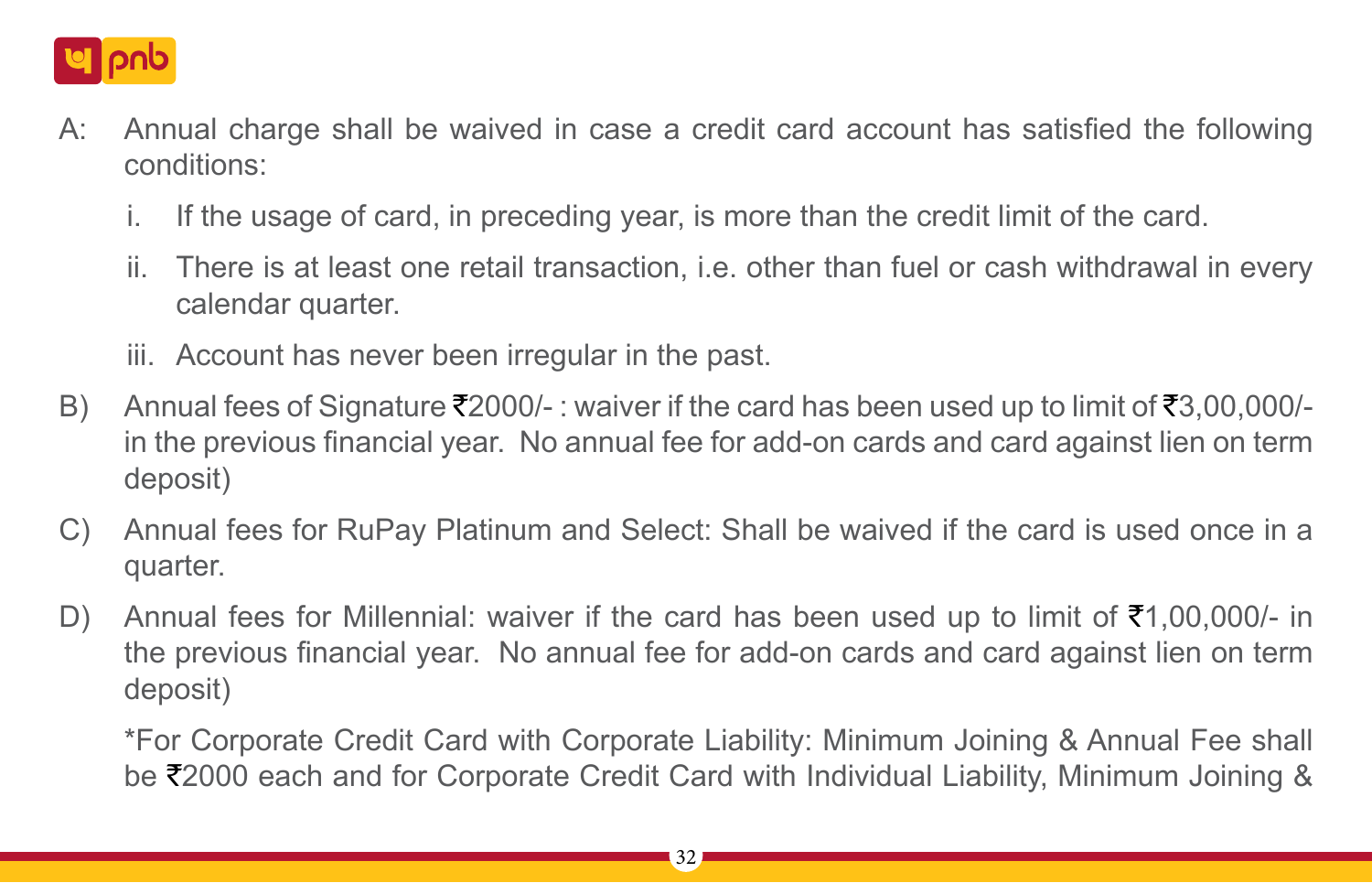Annual Fee shall be  $\bar{x}$ 1000 each.

\*\*The above charges are subject to change from time to time at the sole discretion of the bank.

\*\*\*For Bank's MCLR rate, please visit our website at www.pnbindia.inor call PNB's toll-free helpline at 1800 180 2222. Credit Card helpline :1800-180-2345

# Also applicable for cash withdrawals against credit balances